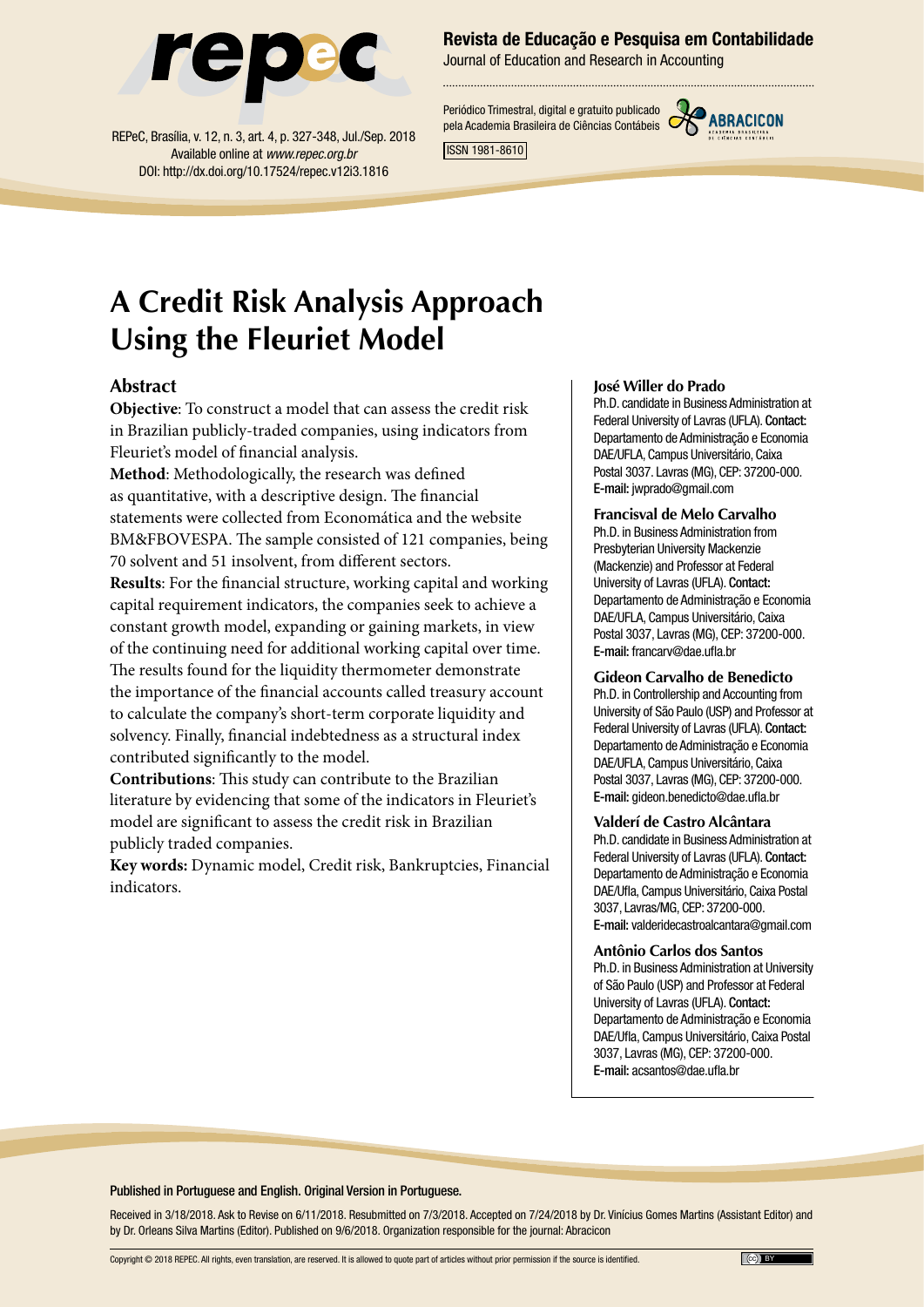

### **1. Introduction**

Decisions concerning the granting or not of credit play a fundamental role for the creditor institutions. The greater the volume of credit operations, the greater the risks involved, risk being an ever-present cost in credit business, making it imperative for managers to quantify it. More specifically, the idea of risk is associated to the probability that a certain result will occur in relation to the expected return, whose estimation, in turn, depends on the past (Assaf Neto, 2010). In financial activities involving credit, the aim is to find security against the risk present in operations or, at least, to transform uncertainty into measurable risk (Silva, 1983).

It is evident that the first studies in this field sought to detect if the indicators of the solvent companies were favorable and if the indicators of the insolvent companies were unfavorable. Two of the earliest (univariate) studies in the field were Fisher's Multiple Use Measurements in Taxonomic Problems (1936) and Durand's Risk Elements in Consumer Installment Lending (1941). The univariate analyses carried out in the late 1950s were replaced though as soon as academic research turned to credit scoring modeling techniques in the late 1960s (Sabato, 2009).

Seminal papers in this field were Beaver's Financial Ratios Predictors of Failure (1966) and Financial Ratios, Discriminant Analysis and the Prediction of Corporate Bankruptcy by Altman (1968). In Brazil, the first study was the article "How to predict corporate bankruptcies," published by professor Stephen Charles Kanitz. Kanitz (1974) proposed a thermometer of the business solvency situation that would become a reference for future research. Other research that would become relevant to the field was: the work "A Mathematical Model for Credit Decisions in the Commercial Bank" by Elizabetsky (1976) and "Contribution to the techniques of financial analysis: a credit grant model" by Matias (1978), among others.

Martins (2003) explains that the literature does not determine which indicators are the most significant in the assessment of insolvency. According to the author, although many indicators are used repeatedly in several studies, the choice of indicators is largely related to access to the data and the perception of the researcher.

The first study that sought to broaden the range of options in the choice of new economic/financial indicators, besides those referring to the Traditional Model of Financial Analysis, frequently used for the analysis of credit risk in Brazil, was the work of Sanvicente and Minardi (1998), by selecting indicators from the Fleuriet Financial Analysis model (also called the dynamic model) to test the dynamics of overtrading, as proposed by Fleuriet, Kehday and Blanc (1978).

Although Sanvicente and Minardi (1998) did not find better results when replacing the liquidity index with indicators of overtrading dynamics, they opened up possibilities for new work to explore other indicators. The objective of this study is to build a model capable of evaluating credit risk in Brazilian publicly traded companies using the Fleuriet model of financial analysis.

### **2. Theoretical Framework**

### **2.1 Credit risk**

Garcia, Guijarro and Moya (2013) and Prado, Alcântara, Carvalho, Vieira, Machado and Tonelli (2016) point out that credit risk assessment has been the subject of a series of in-depth studies in recent years; it is the main focus of the financial and banking areas mainly due to the recent international financial crisis, which had a severe effect on many financial organizations. In addition, Akkoç (2012), Finlay (2011) and Oreski and Oreski (2014) emphasize that credit risk is one of the most important issues for the banking sector and has gained increasing attention in recent years.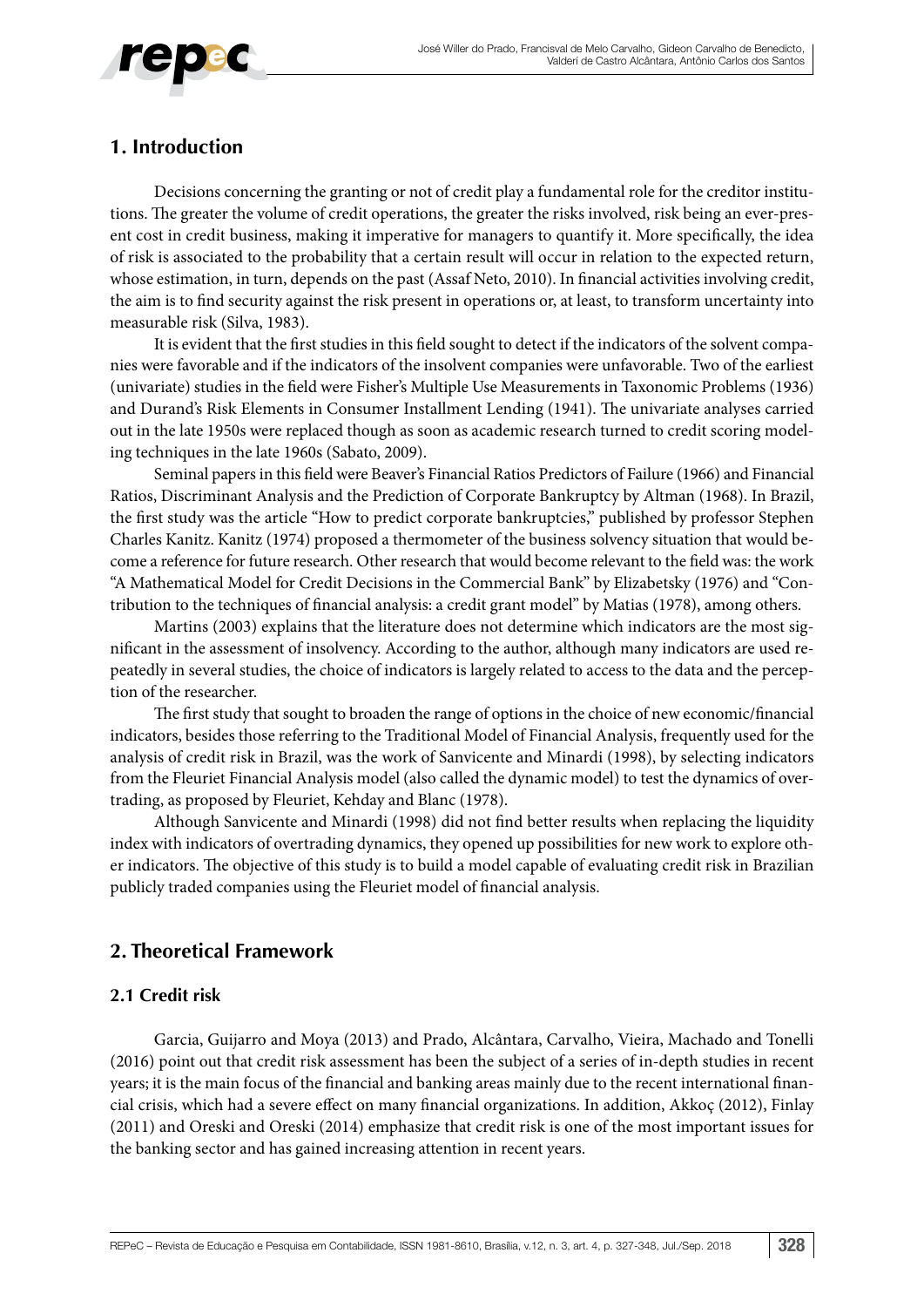

Garcia, Gimenez and Guijarro (2013) elucidate that credit risk management is a key issue for any company at any time. The authors note that there are currently several methods that aim to predict the probability of default by debtors, many of them using logit analysis or discriminant analysis for classification.

Harris (2013) and Yu, Wang and Lai (2008) note that increased competition in the financial service industry has led many companies to find innovative ways to deal with risk in order to achieve and/ or maintain a competitive advantage. As a result of the current economic and business environment, financial institutions face greater risk of losses associated with non-compliant credit approval in decisions. Kou and Wu (2014) argue, however, that the main purpose of credit risk analysis is to classify customer samples as "good" or "bad" payers (solvent or insolvent).

### **2.2 The Fleuriet model**

In predicting insolvency, the financial literature does not definitively establish which are the best indicators to be used. Various researchers have repeatedly used several indicators, but the choice process usually depends on the data availability and the researcher's intuition.

According to Assaf Neto (2010), the traditional model of analysis of financial statements is one of the most important studies of financial management. A better understanding of this method can be achieved by means of economic and financial indicators, classified into four groups: liquidity and activity, indebtedness and structure, profitability and stock analysis.

In this respect, Fleuriet, Kehday and Blanc (2003) argue that the traditional presentation structure, which groups several asset and liability accounts horizontally and, according to the terms of these accounts, in a decreasing order of availability, is erroneous. The authors emphasize that the assets and liabilities accounts should be considered in relation to the dynamic reality of the companies and classified according to their cycle, i.e. the time it takes to accomplish a turn.

### **2.2.1 The Balance Sheet in the Fleuriet model**

Padoveze and Benedicto (2010) point out that Law 6.404/1976 (Brazil, 1976), the Brazilian Corporate Law, which presents the basic structure of the financial statements in Brazil, has undergone countless updates, deriving from Law 11.638/07 of December 28, 2007 and Law 11.941 of May 27, 2009 (Brazil, 2007, 2009). On this basic presentation structure of the financial statements, the model proposed by Fleuriet et al. (1978) suggests a reclassification to a completely dynamic and functional standard, in order to satisfactorily address the financial management of the organization. According to Fleuriet et al. (2003, p.7):

For a better understanding of the financial analysis model to be defined, the assets and liabilities accounts should be considered in relation to the dynamic realities of the companies, in which the accounts are classified according to their cycle, i.e. the time it takes to make a turn.

Fleuriet et al. (2003) present the classification of the accounts within the Balance Sheet, according to its model, as can be observed in Figure 1.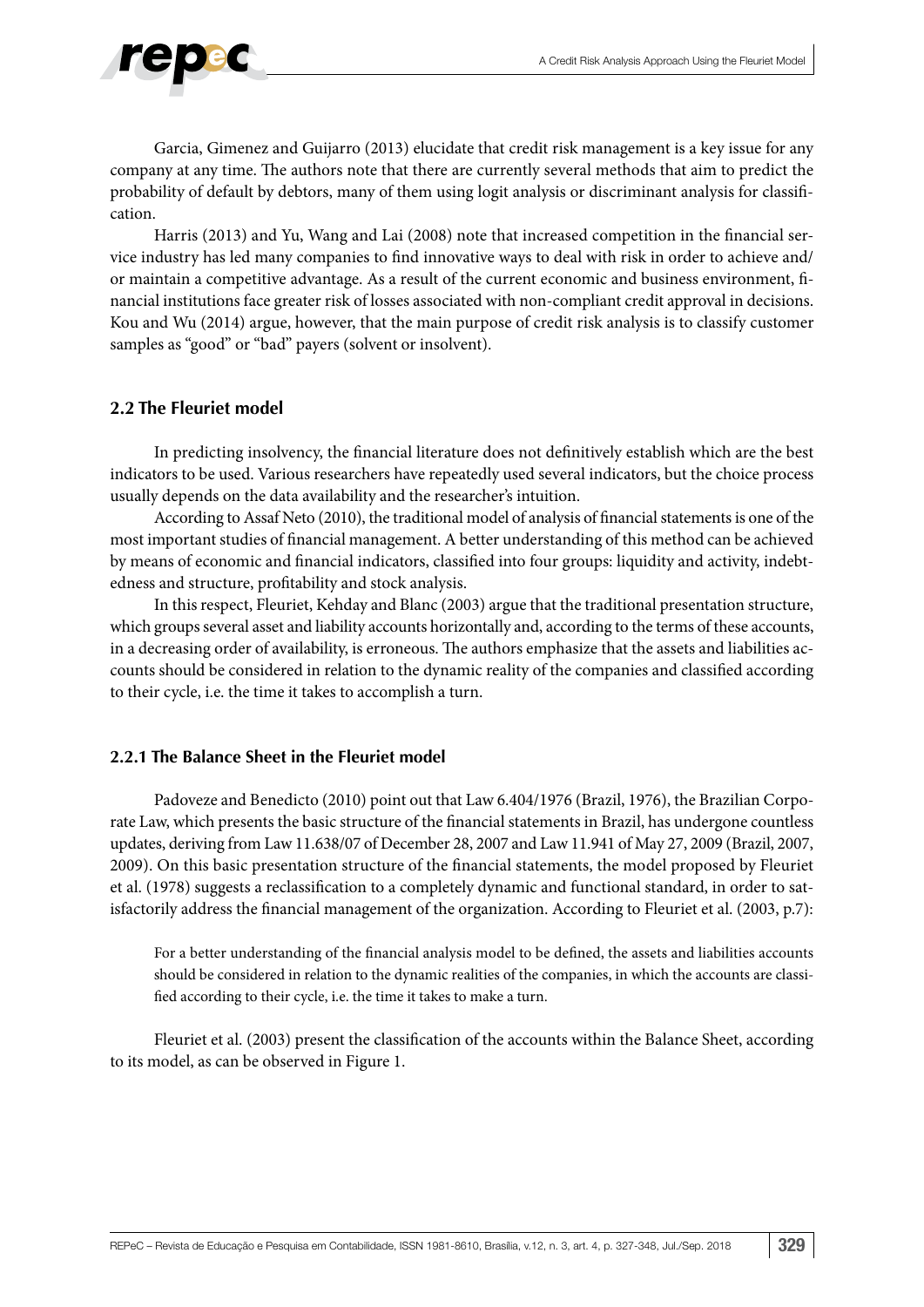

| <b>ASSETS</b>         |                          |                                                                                                                                                                                                                                 | <b>LIABILITIES</b>                                                                                                                                                                        |                                   |                            |  |
|-----------------------|--------------------------|---------------------------------------------------------------------------------------------------------------------------------------------------------------------------------------------------------------------------------|-------------------------------------------------------------------------------------------------------------------------------------------------------------------------------------------|-----------------------------------|----------------------------|--|
|                       | ERRATIC ACCOUNTS         | Current<br>Financial<br>Cash,<br>Bank accounts,<br>Securities.                                                                                                                                                                  | Current<br>Financial<br>Discounted Trade Receivables,<br>Short-Term Bank Loans,<br>Dividends Payable,<br>Income Tax Payable etc.                                                          | <b>ERRATIC</b><br><b>ACCOUNTS</b> |                            |  |
| <b>CURRENT ASSETS</b> | <b>CYCLICAL ACCOUNTS</b> | Receivables,<br>Inventories of Finished Goods,<br>Enventories of Finished Good<br>Inventories of Production in p<br>B<br>D<br>Inventories of Raw Material,<br>Inventories of Production in process<br>Advance to suppliers etc. | Operational<br>Raw Material Suppliers,<br>Wages and Social Charges,<br>Taxes and Fees.                                                                                                    | <b>ACCOUNTS</b><br>CYCLICAL       | <b>CURRENT LIABILITIES</b> |  |
| NON-CURRENT ASSETS    | NON-CYCLICAL ACCOUNTS    | <b>Non-Current Assets</b><br>Loans to third parties<br>$\sum_{i=1}^{10}$ Securities receivable etc.<br>$\sum_{i=1}^{10}$ Investments,<br>Real estate                                                                            | Non-Current Liabilities<br>Long-Term Liabilities,<br>Bank Loans,<br>Debentures,<br>Financing etc.<br>Fixed<br>Net Equity<br>Social Capital<br>Reserves,<br>Accumulated profits or losses. | NON-CYCLICAL ACCOUNTS             | NON-CURRENT LIABILITIES    |  |



Source: adapted from Fleuriet *et al*. (2003, p. 8).

According to Fleuriet et al. (2003), Santos and Francisco (2016) and Vieira (2008), some accounts show a slower movement, when analyzed separately, in relation to other Balance Sheet accounts, and can be called "non-cyclical" or "permanent" (Fixed). Other accounts are directly influenced by the turnover (production and sales) and characteristics of the operating cycle (conditions of receipt and payment, storage period), and can be classified as "cyclical" or "operational" because they are related to the operational cycle of the business (Assaf Neto & Silva, 2012).

And finally, as Fleuriet et al. (1978) argue, there are accounts that do not necessarily have a direct link with the operational cycle of the company, varying according to the conjuncture and the risk of more or less liquidity that the company wishes to assume, presenting a 'discontinuous and erratic' movement. They are called erratic or financial. According to Fleuriet et al. (2003: 7): "Erratic, from the Latin erraticu. Wandering, bumbling, erratic, random, walking out of the way. That is, it implies the non-connection of these accounts with the Operational Cycle of the company ".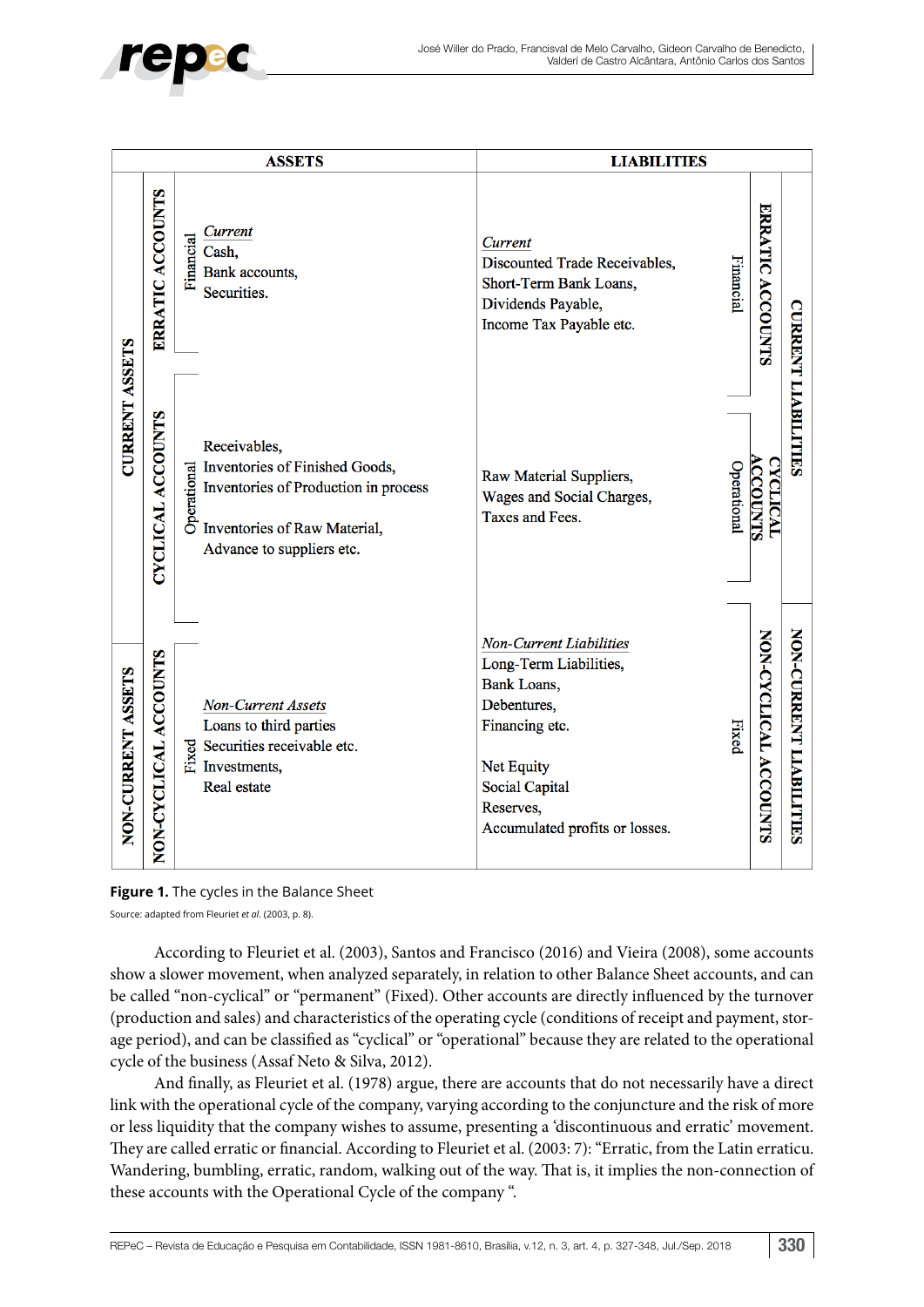

### **2.2.2 Main indicators in the model**

Rasoto, Ishikawa, Rasoto, Stankowitz, Pietrovski and Carvalho (2017) and Viera, Brito, Santana, Sanches and Galdamez (2017) emphasize that, from this new segmentation of the Balance Sheet, the indicators of the Fleuriet model arise: Working Capital Requirement (WCR), Working Capital (WC) and Cash Balance (CB). These new indicators are used in the economic-financial analysis of companies no longer in a static way, but understanding the organization as a 'living organism' (Assaf Neto & Silva, 2012; Braga, 1991; Fleuriet et al., 1978; Jones and Jacinto, 2013; Melo and Coutinho, 2007; Padoveze & Benedicto, 2010; Silva, 2012).

Considering the three indicators, the overtrading effect can be analyzed, the Liquidity Thermometer, which results from the relationship between the Cash Balance and the Working Capital Requirement (CB/WCR), and also evaluate the types of financial structure. The next topic brings further detail on the indicators and their analyses.

### **2.2.2.1 Working Capital Requirement (WCR)**

Fleuriet *et al.* (2003) describe the Working Capital Requirement (WCR) as follows: within the financial cycle of companies, cash outflows (production expenses) occur before cash inflows (sales revenues). The company's operations, therefore, create a need for permanent fund application (called working capital requirements), which is evidenced in the balance sheet by a positive difference between the value of the operational/cyclical accounts of the asset (Operational Assets - OA) and operational/cyclical liabilities (Operational Liabilities - OL).

$$
WCR = OA - OL \tag{1}
$$

Melo and Coutinho (2007) clarify that the Fleuriet model can be used as a joint solvency and profitability indicator. The authors affirm that, for WCR, low values are expected as a positive sign for the company, that is, the higher this indicator, the greater will be the possibility of using short-term financial resources to finance it, without guarantees of renewal, increasing the risk of insolvency.

### **2.2.2.2 Working Capital (WC)**

According to Vieira (2008), working capital represents a source of long-term resources that can be used to finance the company's working capital requirement. If negative, however, the working capital represents a lack of long-term resources, forcing the company to finance its activities with short-term resources. The calculation is:

$$
WC = NCL - NCA
$$
 (2)

Fleuriet *et al*. (2003, p. 11) clarify that: "the Working Capital Requirement, when positive, reflects a permanent application of funds that normally needs to be funded with the permanent resources the company uses. When the WCR is funded with short-term resources [...] the risk of insolvency increases".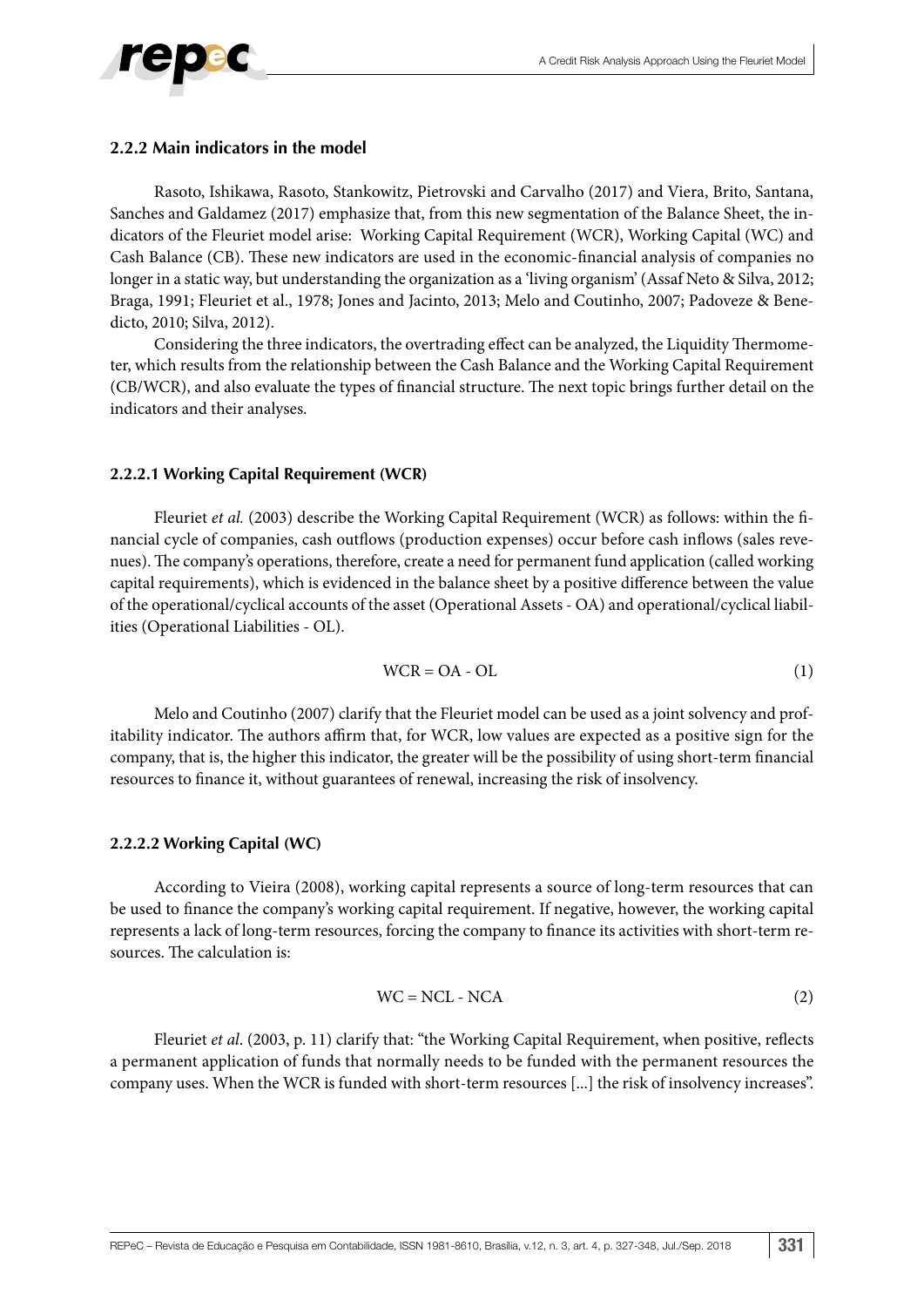

#### **2.2.2.3 Cash Balance (CB)**

Silva (2012) clarifies that the Cash Balance (CB) can be higher or lower than zero but, when lower, it means that the company has short-term debts in financial institutions, or other short-term debts not related to the operational cycle, and higher than its short-term resources. Araújo, Costa and Camargos (2013) affirm that the cash balance is measured through the confrontation between the financial asset (FA) and financial liability (FL) accounts, and can also be obtained by the difference between WC and WCR.

$$
T = FA - FL
$$
  
or  

$$
T = WC - WCR
$$
 (3)

Melo and Coutinho (2007) explain that, in view of the analysis of business solvency, the cash balance can be interpreted by analysts as a favorable indicator for a company when it presents higher or positive values, because the lower (or negative) it is , the more short-term financial resources the company will need to finance its activities, increasing the risk of insolvency, and the renewal of these resources is not guaranteed (Silva, Lopes, Pederneiras, Tavares, & Silva, 2016).

### **2.2.2.4 Overtrading**

Sanvicente and Minardi (1998) observe that the Overtrading Effect is a relevant factor for predicting bankruptcies in Brazil. In this same line, Carvalho (2004) affirms that, when a company presents, for several consecutive years, a growth in Working Capital Requirements (WCR) higher than its Working Capital (WC), we can say that it coexists with the so-called Overtrading Effect, which will be identified by a growing negative Cash Balance (CB).

Brazil and Brazil (2008), within this same theoretical domain, affirm that the pathology of the Cash Balance management is the Overtrading Effect, which arises from an excessive reliance on short-term loans, which makes company liquidity critical. The authors point out that any credit cut that occurs as a result of a slowdown in the economy and, consequently, a drop in sales, can lead the company to a state of insolvency quickly, as the delay with suppliers is inevitable in these conditions.

### **2.2.2.5 Liquidity Thermometer (LT)**

Another indicator that can be analyzed in the Fleuriet model is the Financial Situation Thermometer (TSF) or Liquidity Thermometer (TL). According to Fleuriet *et al.* (2003), the liquidity thermometer demonstrates the magnitude of the negative cash balance in relation to the WCR and its trend over time and, depending on the signs of the two indicators involved, it shows the share of the short-term capital from third parties that finance the WCR.

$$
LT = \frac{CB}{WCR} \tag{4}
$$

Vieira (2008) emphasizes that the WCR is an operational demand for resources that, in view of its strong link with the operations, is permanent or long-term. Due to this characteristic, its funding source should be similar, preponderantly deriving from long-term sources.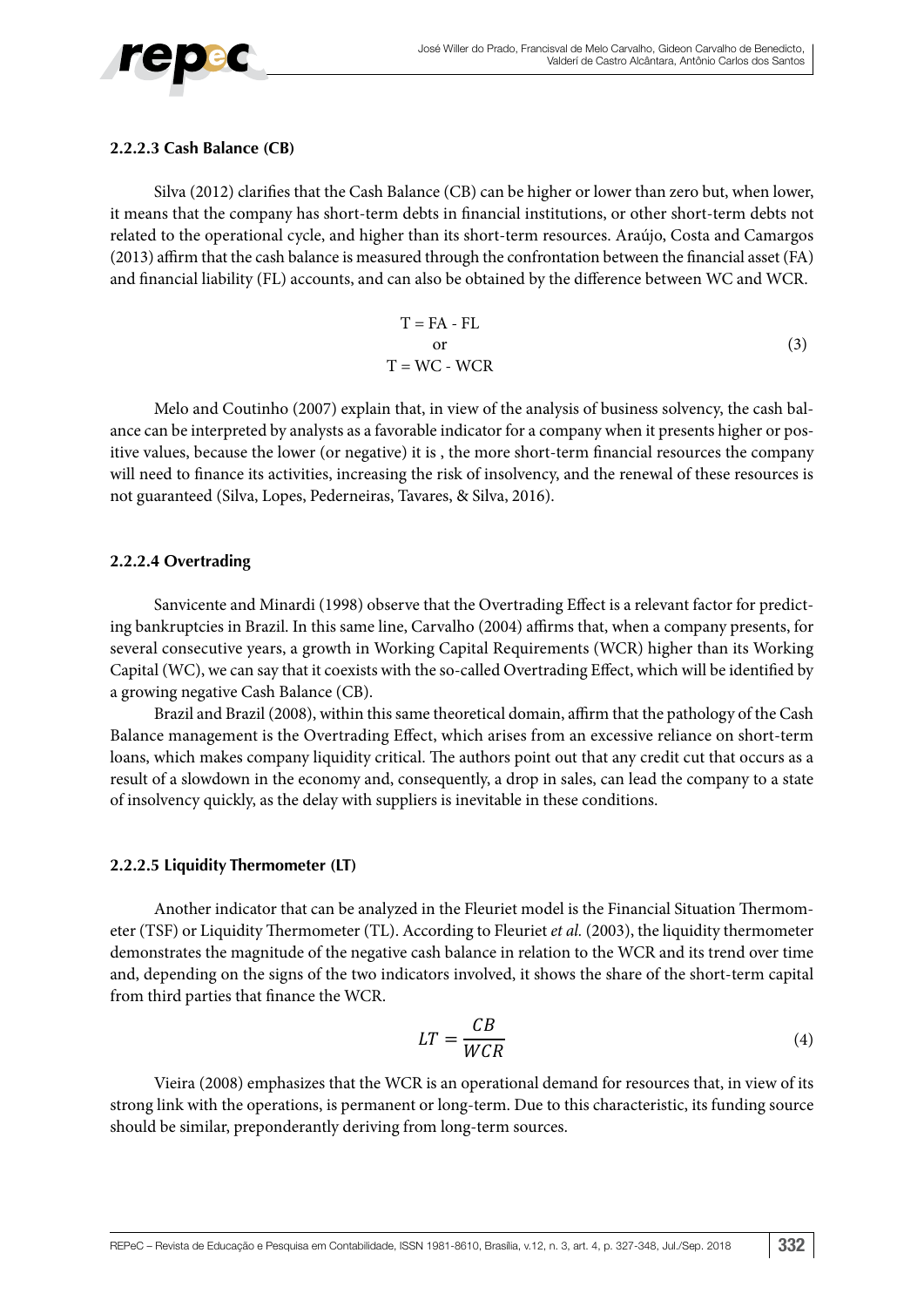

### **2.3.2.6 Types of financial structure**

Marques and Braga (1995) argue that the affinity between the cash balance (CB), the working capital requirement (WCR) and the working capital (WC) permits the identification of six specific funding structures. It should be observed that, in the initial study by Fleuriet *et al*. (1978), only four types of financial structures were considered: I, II, III and IV (Fleuriet *et al*., 2003). In this study, as can be observed in Table 1, the authors ignored conditions in which CB, WCR and WC were equal to zero.

| <b>Type</b> | <b>WC</b> | <b>WCR</b> | <b>Situation</b> |
|-------------|-----------|------------|------------------|
|             |           |            | Excellent        |
|             |           |            | Solid            |
| Ш           |           |            | Unsatisfactory   |
| I٧          |           |            | Bad              |
|             |           |            | Very Bad         |
|             |           |            | High Risk        |

Table 1 **Types of financial structure and situation**

Source: Adapted from Marques and Braga (1995) and Fleuriet *et al*. (2003, p. 8)

Brazil and Brazil (2008, p.31) explain that "these three variables WCR, WC and CB permit the definition of the companies' conjunctural and structural profile, linked, respectively, to the adopted financial policy (level of risk) and to the business". Fleuriet et al. (2003) note that Type I companies, although they appear less frequently, deserve to be evaluated because they have an excellent financial position with respect to their high level of liquidity. Type II shows a solid financial situation, having a positive CB that allows it to face temporary increases in WCR, as mentioned by Fleuriet et al. (2003).

In Type III, the WCR is higher than the WC and, therefore, the CB is negative. The company finances part of its WCR with short-term credits. This condition is not severe when the WCR is temporarily high. In Type IV, "it configures a typical financial structure of a company that fights to survive" (Fleuriet et al., 2003, p.16). Marques and Braga (1995) show that, in the Type V structure, the financial condition is very bad. In addition to the negative WC, which suggests that short-term sources are used to finance long-term assets, the value of the WCR, also negative, is higher than the WC. Finally, Marques and Braga (1995) comment that, in the situation of high risk originating from the use of the Type VI structure, WC and WCR remain negative. The WCR is lower than the WC though. This scenario allows for a positive CB, which indicates that the company is not performing its operations properly.

### **2.2.3 Studies on credit analysis using the Fleuriet model**

Fleuriet et al. (2003, p. 75) state that the "three categories of liquidity indicators [immediate liquidity, dry liquidity and current liquidity] present a major drawback: they do not provide any indication of the liquidity situation of the company because, in the long-term liabilities, there is no distinction between renewable financing and exceptional financing". Padoveze and Benedict (2010, p.262) clarify that:

Considering the differentiated nature of the cash accounts, there is a reclassification of working capital: cyclical accounts are classified as cash and, consequently, total cyclical assets less total cyclical liabilities indicates *net working capital requirement* (NWCR). The other accounts, financial and not linked to operations, are called treasury accounts, and only with them should the company's short-term liquidity and solvency capacity be calculated.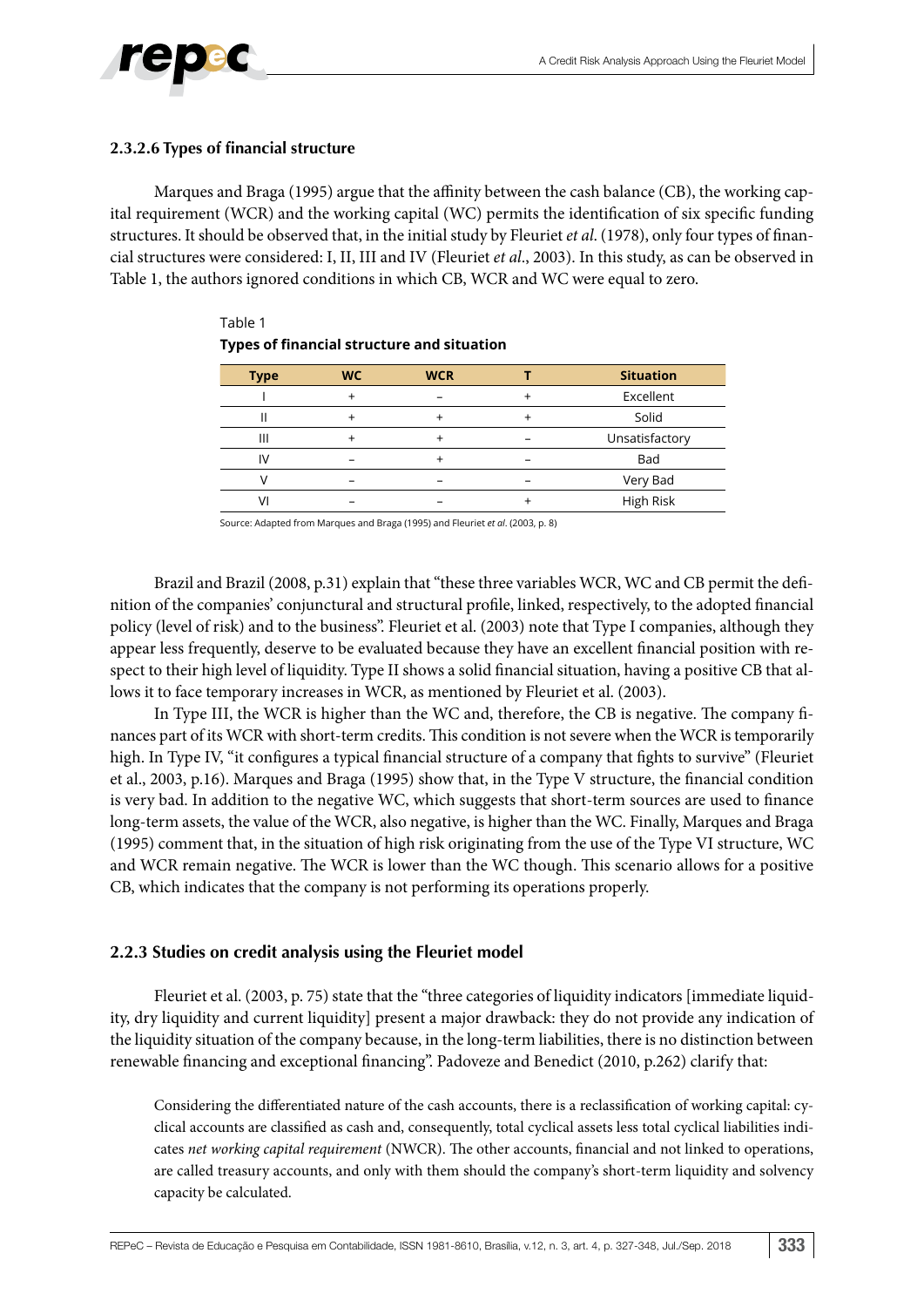

In the light of the method developed by Fleuriet in 1978, some studies on liquidity, solvency and/ or credit using the Fleuriet model can be found in the literature as presented in Table 2.

#### Table 2

#### **Synthesis of studies that used the Fleuriet model.**

| <b>Authors /</b><br>Year                             | <b>Dimension</b><br><b>Sample</b>                          | <b>Period</b>         | <b>Model and</b><br><b>Accuracy</b>                           | <b>Conclusion/Observations</b>                                                                                                                                                                                                                                                                                                                                                                                                                                   |
|------------------------------------------------------|------------------------------------------------------------|-----------------------|---------------------------------------------------------------|------------------------------------------------------------------------------------------------------------------------------------------------------------------------------------------------------------------------------------------------------------------------------------------------------------------------------------------------------------------------------------------------------------------------------------------------------------------|
| Sanvicente<br>and<br>Minardi<br>(1998)               | Total sample<br>81 companies<br>44 solvent 37<br>insolvent | 1986<br>until<br>1997 | DA*<br>Best forecast:<br>81.8%                                | First study to test the dynamics of overtrading in credit risk<br>analysis in Brazil. In total, 14 independent indicators were<br>tested.                                                                                                                                                                                                                                                                                                                        |
| Minussi,<br>Damacena<br>and Ness<br>Junior<br>(2002) | 323 companies<br>168 solvent 155<br>insolvent              | 1998<br>until<br>2000 | $LR*$<br>95%                                                  | 49 financial indicators were selected for the solvency<br>analysis, 45 of which belong to the traditional financial<br>analysis model and 4 to the Fleuriet model. Of the five<br>significant indicators for the final model, two refer to the<br>Fleuriet model.                                                                                                                                                                                                |
| Eifert<br>(2003)                                     | 51 companies<br>30 solvent 21<br>insolvent                 | 1996<br>and<br>1997   | DA and LR<br>Best models:<br>DA<br>92.7%<br><b>LR</b><br>100% | 174 indicators were tested, 64 of which referred to the most<br>recent statement (period t), 55 to the one but last statement<br>(period t-1) and 55 to the three years-previous statement<br>(period t-2). With the groups of indicators (t), (t and t-1) and<br>(t, t-1 and t-2), the stepwise method was used for DA as well<br>as for LR to produce 6 models. According to the author, the<br>superiority of LR over DA is clearly perceived in all aspects. |
| Carvalho<br>(2004)                                   | 100 companies<br>50 solvent 50<br>insolvent                | 2000<br>until<br>2002 | DA<br>Best model<br>96%                                       | Five models of insolvency prediction were developed.<br>The author affirms that, in the elaboration of his study,<br>the importance of the dynamics of overtrading can be<br>highlighted as highly valuable in the construction of an<br>insolvency prediction model for commercial companies.                                                                                                                                                                   |

(\*) DA = Discriminant Analysis; LR = Logistic Regression.

Source: elaborated by the authors based on the studies cited.

### **3. Research Method**

Regarding the ends, this study can be classified as descriptive (Marconi & Lakatos, 2011); as for the means, it can be characterized as *ex post facto* (Vergara, 2008); and as to the form of approach, this research is qualified as quantitative.

With regard to the sampling, first, the solvency concept used in the study had to be defined. In order to define insolvency, the Bankruptcy Law - Law 7.661, dated June 21, 1945 (Brazil, 1945) was used, which was revoked by Law 11.101 of February 2005 (Brazil, 2005), valid for all current bankruptcy and bankruptcy cases.

It should be taken into account that, in order to collect the indicators of insolvent companies, the date of one year before the company announced bankruptcy was used (year previous to the event, time t-1). In order to complete the sample, however, at least one solvent company is selected for each insolvent company, that is, for each company determined as insolvent, at least one solvent company belonging to the same industry will be selected and, where possible, with assets proportionate to that of the insolvent institution. This method is based on previous studies developed by Altman (1968), Brito, Assaf Neto and Corrar (2009) and Sanvicente and Minardi (1998) to match the sample. The database was prepared based on Economática. And, for the preparation of this study, the sample was composed of 121 companies, being 70 companies considered solvent and 51 insolvent.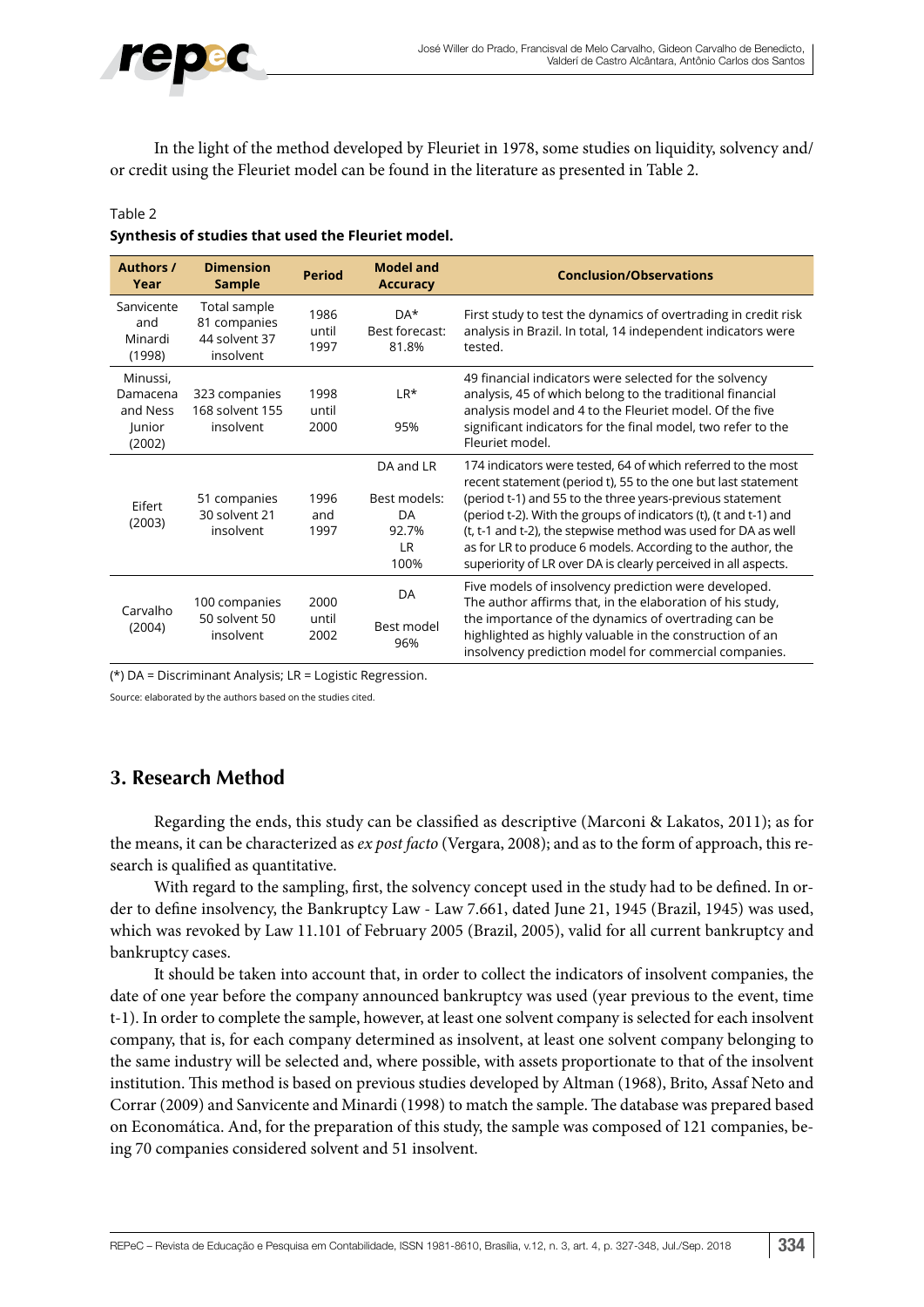### **3.1 Definition of indicators**

Table 3

For the selection of the indicators of the Fleuriet model of financial analysis, the initial work of Fleuriet et al. (1978) was used, as well as the main works presented, which demonstrate the importance of identifying future insolvency problems in companies. The definition of the indicators is based on Pereira, Domínguez and Ocejo (2007), in which the authors affirm that empirical evidence has indicated that the choice of indicators that presented satisfactory results in previous research offers high potential for new research. Table 3 shows the indicators from the Fleuriet model that were used.

|                |                                                        |                    | <b>Fleuriet Model</b>                                                                               |  |  |  |  |  |
|----------------|--------------------------------------------------------|--------------------|-----------------------------------------------------------------------------------------------------|--|--|--|--|--|
| Cod.           | <b>Indicators</b>                                      | Formula            | <b>Authors</b>                                                                                      |  |  |  |  |  |
| X1             | <b>WC over Assets</b>                                  | WC/AT              |                                                                                                     |  |  |  |  |  |
| X <sub>2</sub> | WC over Net<br>Income                                  | WC/NI              | Presented in this study                                                                             |  |  |  |  |  |
| X <sub>3</sub> | <b>WCR over Assets</b>                                 | WCR / AT           | Brito, Assaf Neto and Corrar (2009), Carvalho (2004), Minussi,                                      |  |  |  |  |  |
| X4             | <b>WCR over Net</b><br>Income                          | WCR / NI           | Damacena and Ness Junior (2002) and Sanvicente and Minardi<br>(1998)                                |  |  |  |  |  |
| X5             | Cash Balance over<br>Assets                            | CB / AT            | Brito, Assaf Neto and Corrar (2009), Carvalho (2004), Eifert                                        |  |  |  |  |  |
| X6             | Cash Balance over<br>Net Income                        | CB / NI            | (2003), Horta (2010), Minussi, Damacena and Ness Junior (2002)<br>and Sanvicente and Minardi (1998) |  |  |  |  |  |
| X7             | <b>Financial Liabilities</b><br>over Current<br>Assets | FL/CA              | Eifert (2003)                                                                                       |  |  |  |  |  |
| X <sub>8</sub> | Type of Financial<br>Structure                         | <b>TFS</b>         | Melo and Coutinho (2007)                                                                            |  |  |  |  |  |
| X9             | Liquidity<br>Thermometer - LT                          | CB / ( WCR )       | Horta (2010) and Vieira (2008)                                                                      |  |  |  |  |  |
| X10            | Cash Balance                                           | CB=FA-FL           | Melo and Coutinho (2007)                                                                            |  |  |  |  |  |
| X11            | <b>Working Capital</b><br>Requirement                  | $WCR = OA - OL$    | Melo and Coutinho (2007)                                                                            |  |  |  |  |  |
| X12            | <b>Working Capital</b>                                 | $WC = NCL - NCA$   | Melo and Coutinho (2007)                                                                            |  |  |  |  |  |
| X13            | Financial<br>indebtedness                              | $(FL + NCFL) / TA$ | Brito, Assaf Neto and Corrar (2009)                                                                 |  |  |  |  |  |

#### **Notation of Indicator Calculation Formulae**

Legend: CA = Current assets; FA = Financial assets; OA = Operational assets; NCA = Non-current assets; TA = Total assets; WC = Working capital; FL = Financial liabilities; NCL = Non-current liabilities; NCFL = Non-current financial liabilities; OL = Operational liabilities; WCR = Working capital requirement; NI = Net Income; CB = Cash balance; TFS = Type of financial structure; LT = Liquidity thermometer.

Source: elaborated by the authors based on the studies cited.

### **3.2 Discriminant Analysis - DA**

For this study, the Discriminant Analysis model was used, as it permits verifying the impact of each indicator on insolvency through its coefficients. For the development of the model, the software SPSS (Statistical Package for Social Sciences) was used.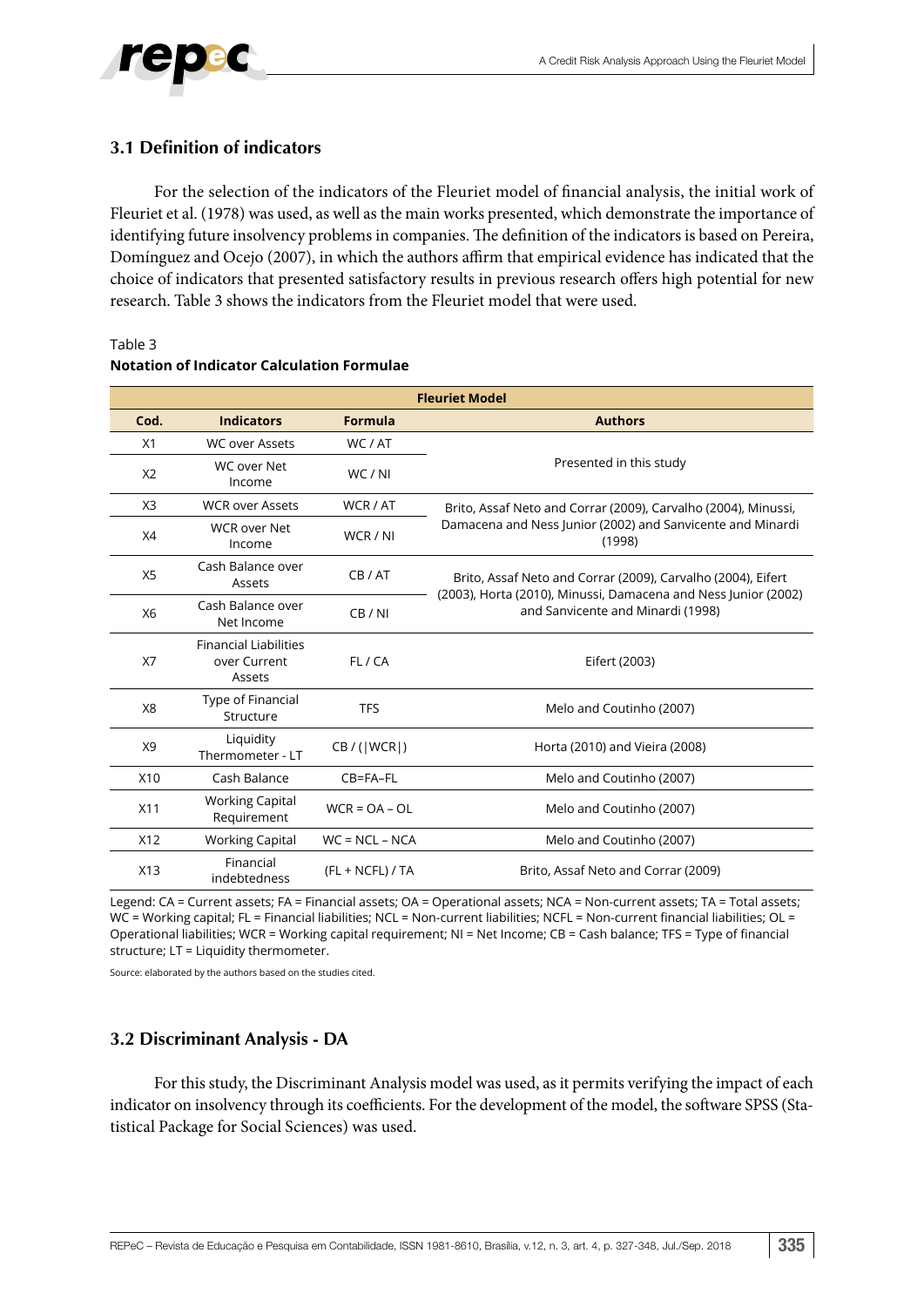

Virgillito and Famá (2008) point out that, with two groups of companies, solvent (A) and insolvent (B), two measures V1 and V2 (their observations, indicators), the ellipses A and B (drawn with small and large dots , see Figure 2) being their universes; Z being the axis determined by its discriminant function, which in turn consists of indicators. If we draw a straight line through the intersection area of the two ellipses and project this line into a new Z axis, according to Hair et al. (2009), the overlapping area between the two univariate distributions A and B (represented by the shaded area, see Figure 2) will be the smallest among all other possible straight lines to be drawn through the overlapping area of the two ellipses.

The overlapping area in Figure 2, which is projected on the Z-axis, can be interpreted as the discrimination between the two groups, which are the indicators of insolvent and solvent companies. Thus, the smaller the overlapping area, the smaller will be the number of insolvent companies classified as solvent and vice versa. Consequently, the lower the probability will be of granting credit to an insolvent company.



**Figure 2.** Graphical representation of discriminant analysis of two groups Source: adapted from Hair *et al.* (2009, p. 230).

It is important to observe that, in the Discriminant Function by Fisher, also known as Classification Function, the constant *a* (intercept) is not used, which simplifies the interpretation of the values produced for W*i,* because these approach the actual values when intercept *a* is not present in the function. Through this method, the observations for the (independent) variables are inserted in Fisher's function and a classification score for each group is calculated for that observation, so it is classified in the group with the highest classification score (Hair, Black, Babin, Anderson & Tatham; Corrar, Paulo & Dias Filho, 2014).

### **4. Results and discussion**

Firstly, through the descriptive statistical analysis, we aim to better understand the characteristics of the sample used, because two groups represent the sample: solvent companies (2) and insolvent companies (1). In this sense, to verify if the indicators present statistically significant differences, to distinguish between solvent and insolvent groups, the One-Way Anova test was performed to compare the individual means of the groups and to verify the discrimination power of each indicator. The Anova Z test points out that there is a difference between the groups and, when the variances are not equal and the groups have unequal sizes (as in the present case), a more robust statistic like the Brown-Forsythe test is required to measure the means of the groups.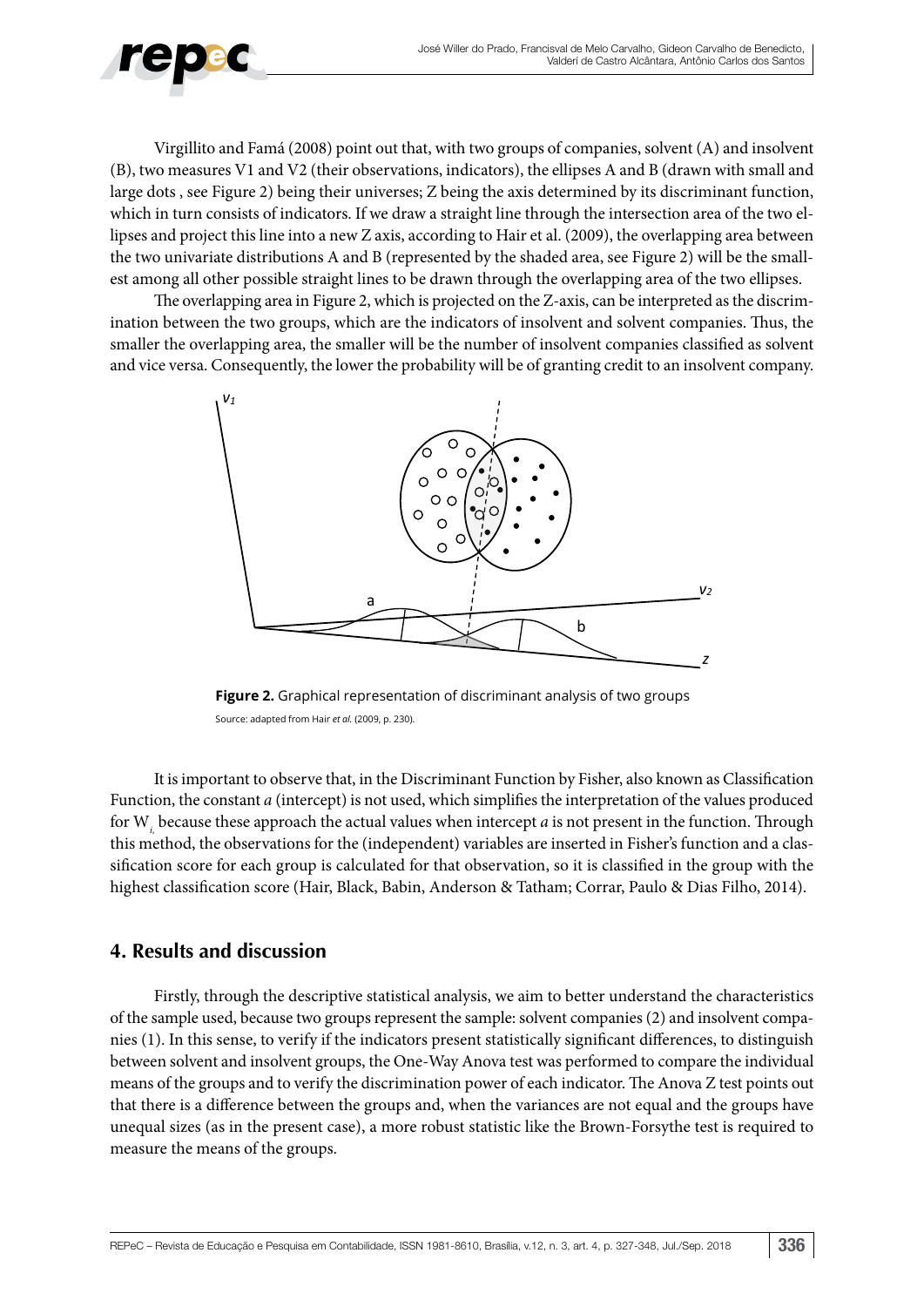

Table 4 presents the descriptive statistics per group, as well as the Z test and the Brown-Forsythe test, which validate the Anova process for all indicators, that is, the indicators have different intergroup means, which makes it statistically possible to create rules to identify solvent and insolvent companies.

### Table 4

| <b>Descriptions</b><br><b>Minimum</b><br><b>Maximum</b><br>Z test<br>N<br><b>Mean</b><br>Brown-Forsythe2<br><b>Deviation</b><br><b>Statistics</b><br>Sig.<br><b>Statistics</b><br>Sig.<br>0.381<br>Insolvent<br>51<br>$-0.302$<br>$-1.009$<br>0.266<br>79.110<br>0.000<br>65.264<br>0.000<br>X1) WC<br>Solvent<br>70<br>0.166<br>0.189<br>$-0.213$<br>0.728<br>/ TA<br>121<br>$-0.031$<br>0.367<br>Total<br>$-1.009$<br>0.728<br>51<br>16.473<br>Insolvent<br>$-0.505$<br>1.274<br>$-2.621$<br>2.980<br>21.109<br>0.000<br>0.000<br>X2) WC<br>70<br>0.251<br>2.980<br>Solvent<br>0.450<br>$-0.929$<br>/ NI<br>121<br>$-0.068$<br>Total<br>0.966<br>$-2.621$<br>2.980<br>Insolvent<br>51<br>$-0.077$<br>0.257<br>$-0.659$<br>0.365<br>49.228<br>0.000<br>40.930<br>0.000<br>X3) WCR<br>Solvent<br>70<br>0.175<br>0.132<br>$-0.031$<br>0.519<br>/ TA<br>121<br>Total<br>0.069<br>0.231<br>$-0.659$<br>0.519<br>Insolvent<br>51<br>$-0.114$<br>0.439<br>$-0.998$<br>0.874<br>38.266<br>0.000<br>31.374<br>0.000<br>X4) WCR<br>Solvent<br>70<br>0.211<br>0.258<br>$-0.060$<br>0.864<br>$/$ NI<br>121<br>Total<br>0.101<br>0.374<br>$-0.998$<br>0.874<br>51<br>34.334<br>Insolvent<br>$-0.231$<br>0.261<br>0.200<br>40.414<br>0.000<br>0.000<br>$-0.901$<br>X5) CB /<br>Solvent<br>70<br>0.007<br>0.148<br>$-0.322$<br>0.465<br><b>TA</b><br>121<br>Total<br>$-0.094$<br>0.235<br>$-0.901$<br>0.465<br>51<br>16.145<br>Insolvent<br>$-0.547$<br>0.925<br>$-2.649$<br>0.997<br>20.785<br>0.000<br>0.000<br>X6) CB<br>70<br>Solvent<br>$-0.005$<br>0.315<br>$-1.499$<br>0.994<br>$/$ NI<br>121<br>0.697<br>Total<br>$-0.233$<br>$-2.649$<br>0.997<br>51<br>1.378<br>Insolvent<br>1.029<br>0.057<br>3.785<br>50.849<br>0.000<br>39.216<br>0.000<br>X7) FL /<br>Solvent<br>70<br>0.442<br>0.329<br>0.031<br>1.726<br>CA<br>Total<br>121<br>0.837<br>0.848<br>0.031<br>3.785<br>51<br>4.294<br>89.117<br>Insolvent<br>1.082<br>1.000<br>6.000<br>0.000<br>83.331<br>0.000 |              |  |  |  |                 |  | Anova |  |  |  |  |
|-----------------------------------------------------------------------------------------------------------------------------------------------------------------------------------------------------------------------------------------------------------------------------------------------------------------------------------------------------------------------------------------------------------------------------------------------------------------------------------------------------------------------------------------------------------------------------------------------------------------------------------------------------------------------------------------------------------------------------------------------------------------------------------------------------------------------------------------------------------------------------------------------------------------------------------------------------------------------------------------------------------------------------------------------------------------------------------------------------------------------------------------------------------------------------------------------------------------------------------------------------------------------------------------------------------------------------------------------------------------------------------------------------------------------------------------------------------------------------------------------------------------------------------------------------------------------------------------------------------------------------------------------------------------------------------------------------------------------------------------------------------------------------------------------------------------------------------------------------------------------------------------------------------------------------------------------------------------|--------------|--|--|--|-----------------|--|-------|--|--|--|--|
|                                                                                                                                                                                                                                                                                                                                                                                                                                                                                                                                                                                                                                                                                                                                                                                                                                                                                                                                                                                                                                                                                                                                                                                                                                                                                                                                                                                                                                                                                                                                                                                                                                                                                                                                                                                                                                                                                                                                                                 |              |  |  |  | <b>Standard</b> |  |       |  |  |  |  |
|                                                                                                                                                                                                                                                                                                                                                                                                                                                                                                                                                                                                                                                                                                                                                                                                                                                                                                                                                                                                                                                                                                                                                                                                                                                                                                                                                                                                                                                                                                                                                                                                                                                                                                                                                                                                                                                                                                                                                                 |              |  |  |  |                 |  |       |  |  |  |  |
|                                                                                                                                                                                                                                                                                                                                                                                                                                                                                                                                                                                                                                                                                                                                                                                                                                                                                                                                                                                                                                                                                                                                                                                                                                                                                                                                                                                                                                                                                                                                                                                                                                                                                                                                                                                                                                                                                                                                                                 |              |  |  |  |                 |  |       |  |  |  |  |
|                                                                                                                                                                                                                                                                                                                                                                                                                                                                                                                                                                                                                                                                                                                                                                                                                                                                                                                                                                                                                                                                                                                                                                                                                                                                                                                                                                                                                                                                                                                                                                                                                                                                                                                                                                                                                                                                                                                                                                 |              |  |  |  |                 |  |       |  |  |  |  |
|                                                                                                                                                                                                                                                                                                                                                                                                                                                                                                                                                                                                                                                                                                                                                                                                                                                                                                                                                                                                                                                                                                                                                                                                                                                                                                                                                                                                                                                                                                                                                                                                                                                                                                                                                                                                                                                                                                                                                                 |              |  |  |  |                 |  |       |  |  |  |  |
|                                                                                                                                                                                                                                                                                                                                                                                                                                                                                                                                                                                                                                                                                                                                                                                                                                                                                                                                                                                                                                                                                                                                                                                                                                                                                                                                                                                                                                                                                                                                                                                                                                                                                                                                                                                                                                                                                                                                                                 |              |  |  |  |                 |  |       |  |  |  |  |
|                                                                                                                                                                                                                                                                                                                                                                                                                                                                                                                                                                                                                                                                                                                                                                                                                                                                                                                                                                                                                                                                                                                                                                                                                                                                                                                                                                                                                                                                                                                                                                                                                                                                                                                                                                                                                                                                                                                                                                 |              |  |  |  |                 |  |       |  |  |  |  |
|                                                                                                                                                                                                                                                                                                                                                                                                                                                                                                                                                                                                                                                                                                                                                                                                                                                                                                                                                                                                                                                                                                                                                                                                                                                                                                                                                                                                                                                                                                                                                                                                                                                                                                                                                                                                                                                                                                                                                                 |              |  |  |  |                 |  |       |  |  |  |  |
|                                                                                                                                                                                                                                                                                                                                                                                                                                                                                                                                                                                                                                                                                                                                                                                                                                                                                                                                                                                                                                                                                                                                                                                                                                                                                                                                                                                                                                                                                                                                                                                                                                                                                                                                                                                                                                                                                                                                                                 |              |  |  |  |                 |  |       |  |  |  |  |
|                                                                                                                                                                                                                                                                                                                                                                                                                                                                                                                                                                                                                                                                                                                                                                                                                                                                                                                                                                                                                                                                                                                                                                                                                                                                                                                                                                                                                                                                                                                                                                                                                                                                                                                                                                                                                                                                                                                                                                 |              |  |  |  |                 |  |       |  |  |  |  |
|                                                                                                                                                                                                                                                                                                                                                                                                                                                                                                                                                                                                                                                                                                                                                                                                                                                                                                                                                                                                                                                                                                                                                                                                                                                                                                                                                                                                                                                                                                                                                                                                                                                                                                                                                                                                                                                                                                                                                                 |              |  |  |  |                 |  |       |  |  |  |  |
|                                                                                                                                                                                                                                                                                                                                                                                                                                                                                                                                                                                                                                                                                                                                                                                                                                                                                                                                                                                                                                                                                                                                                                                                                                                                                                                                                                                                                                                                                                                                                                                                                                                                                                                                                                                                                                                                                                                                                                 |              |  |  |  |                 |  |       |  |  |  |  |
|                                                                                                                                                                                                                                                                                                                                                                                                                                                                                                                                                                                                                                                                                                                                                                                                                                                                                                                                                                                                                                                                                                                                                                                                                                                                                                                                                                                                                                                                                                                                                                                                                                                                                                                                                                                                                                                                                                                                                                 |              |  |  |  |                 |  |       |  |  |  |  |
|                                                                                                                                                                                                                                                                                                                                                                                                                                                                                                                                                                                                                                                                                                                                                                                                                                                                                                                                                                                                                                                                                                                                                                                                                                                                                                                                                                                                                                                                                                                                                                                                                                                                                                                                                                                                                                                                                                                                                                 |              |  |  |  |                 |  |       |  |  |  |  |
|                                                                                                                                                                                                                                                                                                                                                                                                                                                                                                                                                                                                                                                                                                                                                                                                                                                                                                                                                                                                                                                                                                                                                                                                                                                                                                                                                                                                                                                                                                                                                                                                                                                                                                                                                                                                                                                                                                                                                                 |              |  |  |  |                 |  |       |  |  |  |  |
|                                                                                                                                                                                                                                                                                                                                                                                                                                                                                                                                                                                                                                                                                                                                                                                                                                                                                                                                                                                                                                                                                                                                                                                                                                                                                                                                                                                                                                                                                                                                                                                                                                                                                                                                                                                                                                                                                                                                                                 |              |  |  |  |                 |  |       |  |  |  |  |
|                                                                                                                                                                                                                                                                                                                                                                                                                                                                                                                                                                                                                                                                                                                                                                                                                                                                                                                                                                                                                                                                                                                                                                                                                                                                                                                                                                                                                                                                                                                                                                                                                                                                                                                                                                                                                                                                                                                                                                 |              |  |  |  |                 |  |       |  |  |  |  |
|                                                                                                                                                                                                                                                                                                                                                                                                                                                                                                                                                                                                                                                                                                                                                                                                                                                                                                                                                                                                                                                                                                                                                                                                                                                                                                                                                                                                                                                                                                                                                                                                                                                                                                                                                                                                                                                                                                                                                                 |              |  |  |  |                 |  |       |  |  |  |  |
|                                                                                                                                                                                                                                                                                                                                                                                                                                                                                                                                                                                                                                                                                                                                                                                                                                                                                                                                                                                                                                                                                                                                                                                                                                                                                                                                                                                                                                                                                                                                                                                                                                                                                                                                                                                                                                                                                                                                                                 |              |  |  |  |                 |  |       |  |  |  |  |
|                                                                                                                                                                                                                                                                                                                                                                                                                                                                                                                                                                                                                                                                                                                                                                                                                                                                                                                                                                                                                                                                                                                                                                                                                                                                                                                                                                                                                                                                                                                                                                                                                                                                                                                                                                                                                                                                                                                                                                 |              |  |  |  |                 |  |       |  |  |  |  |
|                                                                                                                                                                                                                                                                                                                                                                                                                                                                                                                                                                                                                                                                                                                                                                                                                                                                                                                                                                                                                                                                                                                                                                                                                                                                                                                                                                                                                                                                                                                                                                                                                                                                                                                                                                                                                                                                                                                                                                 |              |  |  |  |                 |  |       |  |  |  |  |
|                                                                                                                                                                                                                                                                                                                                                                                                                                                                                                                                                                                                                                                                                                                                                                                                                                                                                                                                                                                                                                                                                                                                                                                                                                                                                                                                                                                                                                                                                                                                                                                                                                                                                                                                                                                                                                                                                                                                                                 |              |  |  |  |                 |  |       |  |  |  |  |
|                                                                                                                                                                                                                                                                                                                                                                                                                                                                                                                                                                                                                                                                                                                                                                                                                                                                                                                                                                                                                                                                                                                                                                                                                                                                                                                                                                                                                                                                                                                                                                                                                                                                                                                                                                                                                                                                                                                                                                 |              |  |  |  |                 |  |       |  |  |  |  |
|                                                                                                                                                                                                                                                                                                                                                                                                                                                                                                                                                                                                                                                                                                                                                                                                                                                                                                                                                                                                                                                                                                                                                                                                                                                                                                                                                                                                                                                                                                                                                                                                                                                                                                                                                                                                                                                                                                                                                                 |              |  |  |  |                 |  |       |  |  |  |  |
| Solvent<br>70<br>2.614<br>0.873<br>1.000<br>5.000                                                                                                                                                                                                                                                                                                                                                                                                                                                                                                                                                                                                                                                                                                                                                                                                                                                                                                                                                                                                                                                                                                                                                                                                                                                                                                                                                                                                                                                                                                                                                                                                                                                                                                                                                                                                                                                                                                               | $X8$ ) TFS = |  |  |  |                 |  |       |  |  |  |  |
| Structure<br>Total<br>121<br>3.322<br>1.273<br>1.000<br>6.000                                                                                                                                                                                                                                                                                                                                                                                                                                                                                                                                                                                                                                                                                                                                                                                                                                                                                                                                                                                                                                                                                                                                                                                                                                                                                                                                                                                                                                                                                                                                                                                                                                                                                                                                                                                                                                                                                                   |              |  |  |  |                 |  |       |  |  |  |  |
| 51<br>27.091<br>20.210<br>0.000<br>Insolvent<br>$-5.871$<br>9.580<br>$-26.496$<br>6.996<br>0.000<br>X9) LT                                                                                                                                                                                                                                                                                                                                                                                                                                                                                                                                                                                                                                                                                                                                                                                                                                                                                                                                                                                                                                                                                                                                                                                                                                                                                                                                                                                                                                                                                                                                                                                                                                                                                                                                                                                                                                                      |              |  |  |  |                 |  |       |  |  |  |  |
| $=$ CB $/$<br>Solvent<br>0.254<br>6.986<br>70<br>1.986<br>$-5.328$                                                                                                                                                                                                                                                                                                                                                                                                                                                                                                                                                                                                                                                                                                                                                                                                                                                                                                                                                                                                                                                                                                                                                                                                                                                                                                                                                                                                                                                                                                                                                                                                                                                                                                                                                                                                                                                                                              |              |  |  |  |                 |  |       |  |  |  |  |
| ( WCR )<br>121<br>Total<br>$-2.328$<br>7.052<br>$-26.496$<br>6.996                                                                                                                                                                                                                                                                                                                                                                                                                                                                                                                                                                                                                                                                                                                                                                                                                                                                                                                                                                                                                                                                                                                                                                                                                                                                                                                                                                                                                                                                                                                                                                                                                                                                                                                                                                                                                                                                                              |              |  |  |  |                 |  |       |  |  |  |  |
| 51<br>$-246350$<br>549517<br>$-1557441$<br>1422049<br>9.121<br>0.003<br>8.410<br>0.005<br>Insolvent                                                                                                                                                                                                                                                                                                                                                                                                                                                                                                                                                                                                                                                                                                                                                                                                                                                                                                                                                                                                                                                                                                                                                                                                                                                                                                                                                                                                                                                                                                                                                                                                                                                                                                                                                                                                                                                             |              |  |  |  |                 |  |       |  |  |  |  |
| $X10$ ) CB =<br>Solvent<br>70<br>20658<br>423002<br>$-1557441$<br>1422049                                                                                                                                                                                                                                                                                                                                                                                                                                                                                                                                                                                                                                                                                                                                                                                                                                                                                                                                                                                                                                                                                                                                                                                                                                                                                                                                                                                                                                                                                                                                                                                                                                                                                                                                                                                                                                                                                       |              |  |  |  |                 |  |       |  |  |  |  |
| $FA$ – $FL$<br>121<br>Total<br>$-91883$<br>496220<br>$-1557441$<br>1422049                                                                                                                                                                                                                                                                                                                                                                                                                                                                                                                                                                                                                                                                                                                                                                                                                                                                                                                                                                                                                                                                                                                                                                                                                                                                                                                                                                                                                                                                                                                                                                                                                                                                                                                                                                                                                                                                                      |              |  |  |  |                 |  |       |  |  |  |  |
| 784853<br>23671<br>196769<br>$-286261$<br>0.000<br>Insolvent<br>51<br>24.427<br>0.000<br>27.289                                                                                                                                                                                                                                                                                                                                                                                                                                                                                                                                                                                                                                                                                                                                                                                                                                                                                                                                                                                                                                                                                                                                                                                                                                                                                                                                                                                                                                                                                                                                                                                                                                                                                                                                                                                                                                                                 |              |  |  |  |                 |  |       |  |  |  |  |
| X11) WCR<br>Solvent<br>283467<br>$-167550$<br>905259<br>70<br>251798                                                                                                                                                                                                                                                                                                                                                                                                                                                                                                                                                                                                                                                                                                                                                                                                                                                                                                                                                                                                                                                                                                                                                                                                                                                                                                                                                                                                                                                                                                                                                                                                                                                                                                                                                                                                                                                                                            |              |  |  |  |                 |  |       |  |  |  |  |
| $= OA - OL$<br>905259<br>Total<br>121<br>155645<br>274100<br>$-286261$                                                                                                                                                                                                                                                                                                                                                                                                                                                                                                                                                                                                                                                                                                                                                                                                                                                                                                                                                                                                                                                                                                                                                                                                                                                                                                                                                                                                                                                                                                                                                                                                                                                                                                                                                                                                                                                                                          |              |  |  |  |                 |  |       |  |  |  |  |
| Insolvent<br>$-209052$<br>-1466833<br>1465732<br>19.370<br>0.000<br>51<br>547758<br>20.692<br>0.000<br>X12) WC                                                                                                                                                                                                                                                                                                                                                                                                                                                                                                                                                                                                                                                                                                                                                                                                                                                                                                                                                                                                                                                                                                                                                                                                                                                                                                                                                                                                                                                                                                                                                                                                                                                                                                                                                                                                                                                  |              |  |  |  |                 |  |       |  |  |  |  |
| $= NCL -$<br>Solvent<br>201269<br>1465732<br>70<br>443412<br>-1466833                                                                                                                                                                                                                                                                                                                                                                                                                                                                                                                                                                                                                                                                                                                                                                                                                                                                                                                                                                                                                                                                                                                                                                                                                                                                                                                                                                                                                                                                                                                                                                                                                                                                                                                                                                                                                                                                                           |              |  |  |  |                 |  |       |  |  |  |  |
| <b>NCA</b><br>Total<br>121<br>28324<br>528644<br>-1466833<br>1465732                                                                                                                                                                                                                                                                                                                                                                                                                                                                                                                                                                                                                                                                                                                                                                                                                                                                                                                                                                                                                                                                                                                                                                                                                                                                                                                                                                                                                                                                                                                                                                                                                                                                                                                                                                                                                                                                                            |              |  |  |  |                 |  |       |  |  |  |  |
| Insolvent<br>0.000<br>25.976<br>0.000<br>51<br>0.627<br>0.464<br>0.117<br>1.757<br>33.325<br>X13) (FL                                                                                                                                                                                                                                                                                                                                                                                                                                                                                                                                                                                                                                                                                                                                                                                                                                                                                                                                                                                                                                                                                                                                                                                                                                                                                                                                                                                                                                                                                                                                                                                                                                                                                                                                                                                                                                                           |              |  |  |  |                 |  |       |  |  |  |  |
| + NCFL)<br>Solvent<br>0.281<br>70<br>0.162<br>0.020<br>0.720                                                                                                                                                                                                                                                                                                                                                                                                                                                                                                                                                                                                                                                                                                                                                                                                                                                                                                                                                                                                                                                                                                                                                                                                                                                                                                                                                                                                                                                                                                                                                                                                                                                                                                                                                                                                                                                                                                    |              |  |  |  |                 |  |       |  |  |  |  |
| / TA<br>Total<br>0.427<br>0.020<br>1.757<br>121<br>0.366                                                                                                                                                                                                                                                                                                                                                                                                                                                                                                                                                                                                                                                                                                                                                                                                                                                                                                                                                                                                                                                                                                                                                                                                                                                                                                                                                                                                                                                                                                                                                                                                                                                                                                                                                                                                                                                                                                        |              |  |  |  |                 |  |       |  |  |  |  |

### **Descriptive Statistics of Indicators and One-Way ANOVA test**

2Robust Tests of Equality of Means. (sig. < 0.05).

Source: research data.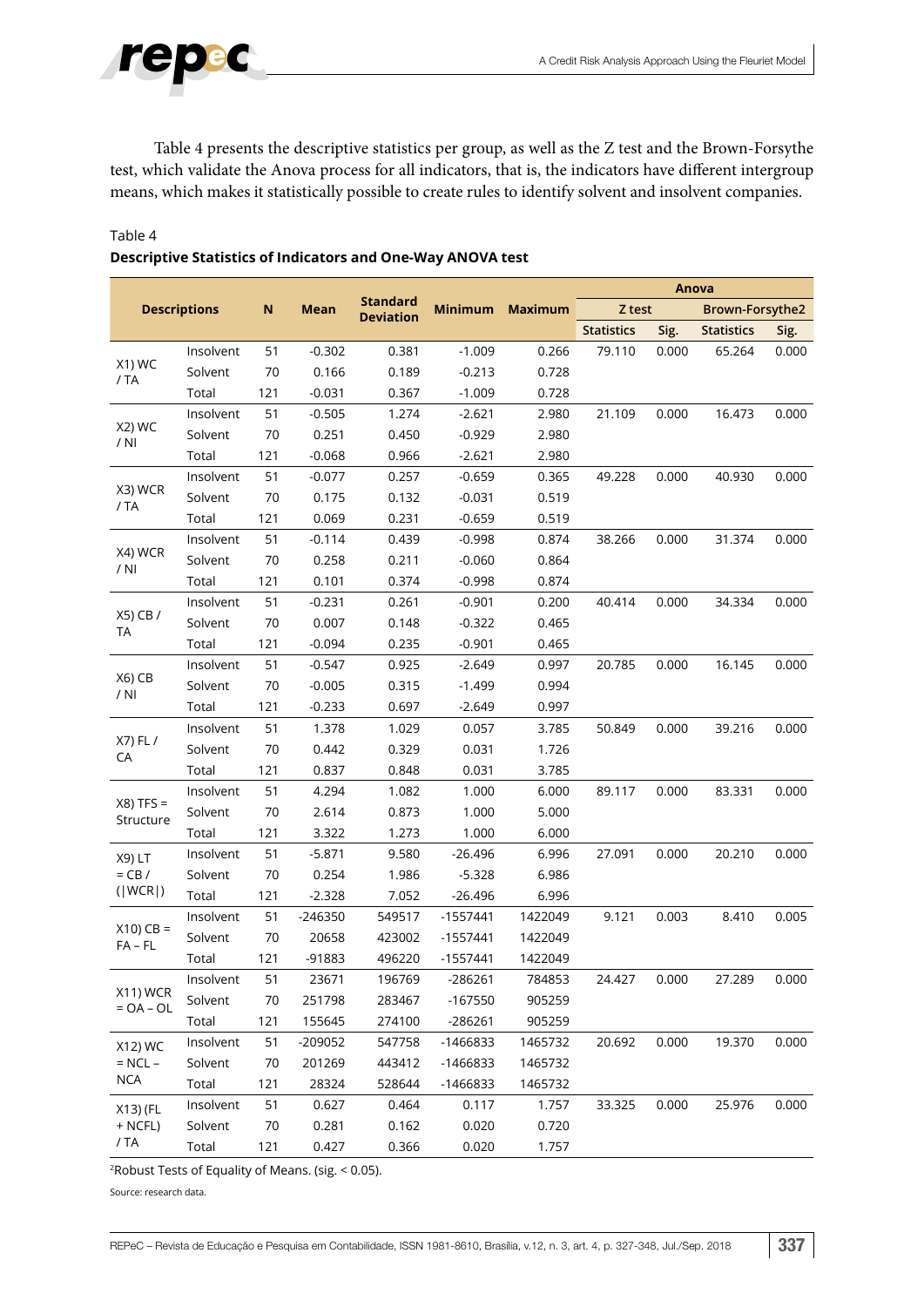

As statistically significant results were obtained for the indicators, we can proceed with the analyses for the sample. To select the best indicators for the model, we chose to use the stepwise method, which helps to eliminate less significant indicators (based on an F statistic) (Charnet, Freire, Charnet & Bonvino, 2008). This process selected only five out of 13 indicators tested. Next, the results found for the Discriminant Analysis model are presented.

For Discriminant Analysis, indicators are considered significant if the significance ratio is equal or inferior to 0.05 (sig. < 0.05). Thus, based on the observation of Table 5, it can be concluded that the five indicators separated for this study can distinguish the groups and can be used in the analysis.

Furthermore, Wilks' Lambda is presented, which statistically represents that, the lower the indicator and its significance level, the better its power to distinguish among the groups (Hair *et al*., 2009). As observed, the two indicators that best present this function were Type of Financial Structure (X8- TFS = Types of Financial Structure), corresponding to 0.622 and Working Capital (X1- WC / TA) equal to 0.626.

|                          | Wilks' Lambda |        | df1 | df2 | Sig.  |
|--------------------------|---------------|--------|-----|-----|-------|
| $X1)$ WC / TA            | 0.626         | 52.680 |     | 88  | 0.000 |
| X4) WCR / NI             | 0.784         | 24.223 |     | 88  | 0.000 |
| $X8$ ) TFS = Structure   | 0.622         | 53.586 |     | 88  | 0.000 |
| $X9$ ) LT = CB / ( WCR ) | 0.784         | 24.308 |     | 88  | 0.000 |
| $X13$ ) (FL + NCFL) / TA | 0.797         | 22.463 |     | 88  | 0.000 |

#### Table 5

### **Tests of equality of group means**

Source: research data.

Another important fact is the Multicollinearity test for the indicators in the Discriminant model. In this sense, as Field (2013) highlights, the Multicollinearity test can be applied by means of different criteria, including the Tolerance and VIF. Thus, "a tolerance coefficient inferior to 0.1 probably indicates a severe collinearity problem. [...] a VIF score superior to 10 is a reason for concern" (Field, 2013, p. 257). It can be observed in Table 6 that both the Tolerance and VIF coefficients present favorable statistics against the presence of multicollinearity.

## Table 6

### **Multicollinearity Coefficients**

| <b>Indicators</b>        | <b>Collinearity statistics</b> |            |  |  |
|--------------------------|--------------------------------|------------|--|--|
|                          | <b>Tolerance</b>               | <b>VIF</b> |  |  |
| X1) WC / TA              | 0.260                          | 3.849      |  |  |
| X4) WCR / NI             | 0.661                          | 1.513      |  |  |
| X8) TFS = Structure      | 0.414                          | 2.418      |  |  |
| $X9$ ) LT = CB / ( WCR ) | 0.767                          | 1.303      |  |  |
| $X13$ ) (FL + NCFL) / TA | 0.496                          | 2.017      |  |  |

a. Dependent Variable: Situation 1 and 2.

Source: research data

The analysis of the Coefficients in the classification function permits knowing a bit more about the importance of each indicator in the Discriminant function (Corrar *et al*., 2014). Based on the data in Table 7, it can be concluded that the coefficients (of the indicators) with negative values for the discriminant function will contribute (the higher the indicator) for the company to be ranked below the cut-off point and, consequently, to be considered insolvent. On the other hand, the positive coefficients will contribute (the higher the indicator) for the company to be considered in the group of solvent companies.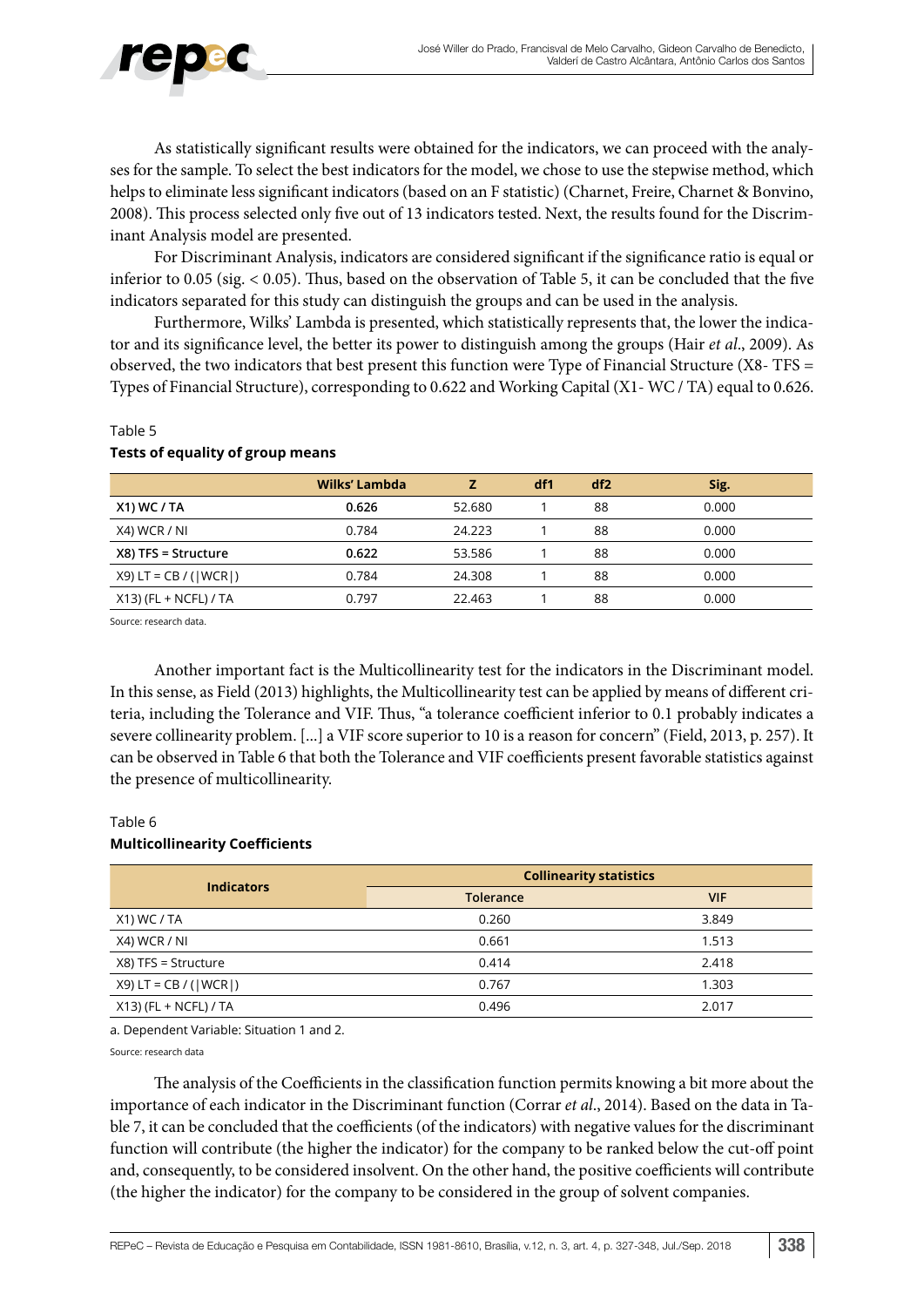



#### Table 7 **Canonic discriminant function coefficients (non-standardized coefficients).**

| <b>Indicators</b>        | <b>Function</b> |
|--------------------------|-----------------|
| X1) WC / TA              | 0.899           |
| X4) WCR / NI             | 0.971           |
| X8) TFS = Structure      | $-0.444$        |
| $X9)$ LT = CB / ( WCR )  | 0.055           |
| $X13$ ) (FL + NCFL) / TA | $-0.980$        |
| (Constant)               | 1.887           |

Source: research data

After obtaining the coefficients of the non-standardized canonic discriminant function, the function can be elaborated for the Discriminant Analysis, that is, the Credit Scoring can be represented by Equation 5.

$$
Z = 1.887 + 0.899 \cdot \left(\frac{WC}{TA}\right) + 0.971 \cdot \left(\frac{WCR}{NI}\right) - 0.444 \cdot \text{(Type of Structure)} + 0.055 \cdot \left(\frac{CB}{WCR}\right) - 0.980 \cdot \left(\frac{FL + NCFL}{TA}\right)
$$
\n
$$
(5)
$$

After establishing the Discriminant Analysis function, the cut-off point can be calculated based on the centroids of each group. The centroids are the means obtained with the individual distribution of the groups. The weighted average between the centroids of each of the distributions will be the cut-off point of the discriminant function. The result obtained for the optimal cut-off point is -0.0641 and this value will serve to classify the companies by means of their discriminant score. That is, companies that rank the cut-off point have been classified as belonging to group "1" (insolvent) and companies that have a discriminant score above the cut-off point will be classified as part of group "2" (solvent).

Another method used in the interpretation of the results obtained by the Discriminant Function is the application of a classification scale as used by Silva (2012) or by Kanitz (1978) in his Insolvency Thermometer. This scale can be obtained after calculating the standard deviations and means of each group (Corrar et al., 2014), as shown in Figure 3.



#### **Figure 3.** Risk classification scale

Source: elaborated based on the studies by Kanitz (1974, p. 13), Hair et al. (2009, p. 230), Silva (2012, p. 356) and Corrar et al. (2014, 239).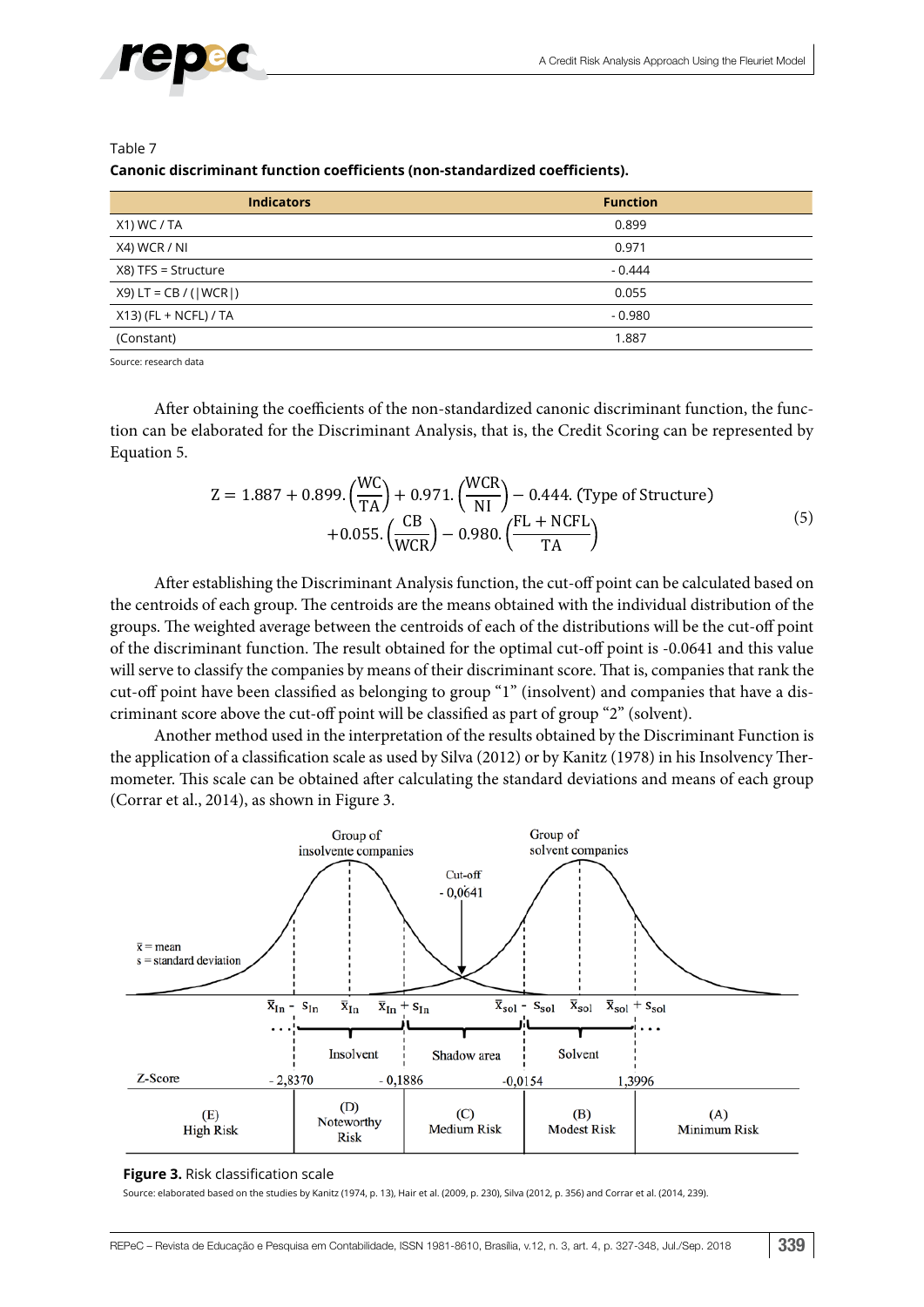

As shown in Figure 3, the company whose Z-Score (discriminant score) calculation ranges between -0.0154 and -0.1886 will be considered in the shadow area and will be classified in an indefinite situation, so that an average risk can be attributed. Companies that rank between -0.1866 to -2.8370 will be classified as insolvent and will be assigned a preoccupying risk due to their status. A company that has a value lower than -2.8370 will be considered insolvent, with a High Risk. Therefore, these companies inspire greater care in the granting of credit. Statistically, one may say that the statistical model has no basis to assert any classification in this shady interval (Kanitz, 1974). Therefore, one solution is to create a scale of risk classification from the ranges found by the two distributions studied, that is, solvent companies and insolvent companies.

The results found through the classification for the discriminant analysis are displayed in Table 8. The correctly grouped original cases represent a 90.9% success rate, while the cases selected for the cross-validation (Lachenbruch's test) confirm the result with the same level of accuracy. Finally, by testing the function for the unselected cases, to generate the function, we obtained 90.9% accuracy. The discriminant function achieved the same level of accuracy for the cases that were used for its creation as well as for the external cases that did not participate in its construction.

| <b>Classg</b>  |                                        |       | <b>Situation</b> | <b>Association with expected</b><br>group | <b>Total</b>     |      |  |
|----------------|----------------------------------------|-------|------------------|-------------------------------------------|------------------|------|--|
|                |                                        |       |                  | Solvent                                   | <b>Insolvent</b> |      |  |
|                |                                        | Count | Solvent          | 53                                        | 3                | 56   |  |
|                |                                        |       | Insolvent        | 11                                        | 23               | 34   |  |
|                | Original                               | %     | Solvent          | 94.6%                                     | 5.4%             | 100% |  |
| Selected cases |                                        |       | Insolvent        | 32.4%                                     | 67.6%            | 100% |  |
|                | With cross-<br>validation <sup>c</sup> | Count | Solvent          | 53                                        | 3                | 56   |  |
|                |                                        |       | Insolvent        | 11                                        | 23               | 34   |  |
|                |                                        | %     | Solvent          | 94.6%                                     | 5.4%             | 100% |  |
|                |                                        |       | Insolvent        | 32.4%                                     | 67.6%            | 100% |  |
|                |                                        | Count | Solvent          | 14                                        | 0                | 14   |  |
| Non-selected   |                                        |       | Insolvent        | 4                                         | 13               | 17   |  |
| cases          | Original                               | %     | Solvent          | 100%                                      | 0%               | 100% |  |
|                |                                        |       | Insolvent        | 23.5%                                     | 76.5%            | 100% |  |

### Table 8 **Results of the classificationa,b,d**

a. 84.4% of selected original grouped cases classified correctly

b. 87.1% of non-selected original grouped cases classified correctly

c. The cross-validation is only done for the analysis cases. In the cross-validation, each case is classified according to the function deriving from all cases different from this case

d. 84.4% of selected cases grouped with cross-validation classified correctly

Source: research data.

Due to the fact that the Discriminant Analysis is a linear technique, the global precision level of the model for correctly classified companies is satisfactory, as the main objective here is to verify the impact of the Fleuriet model indicators.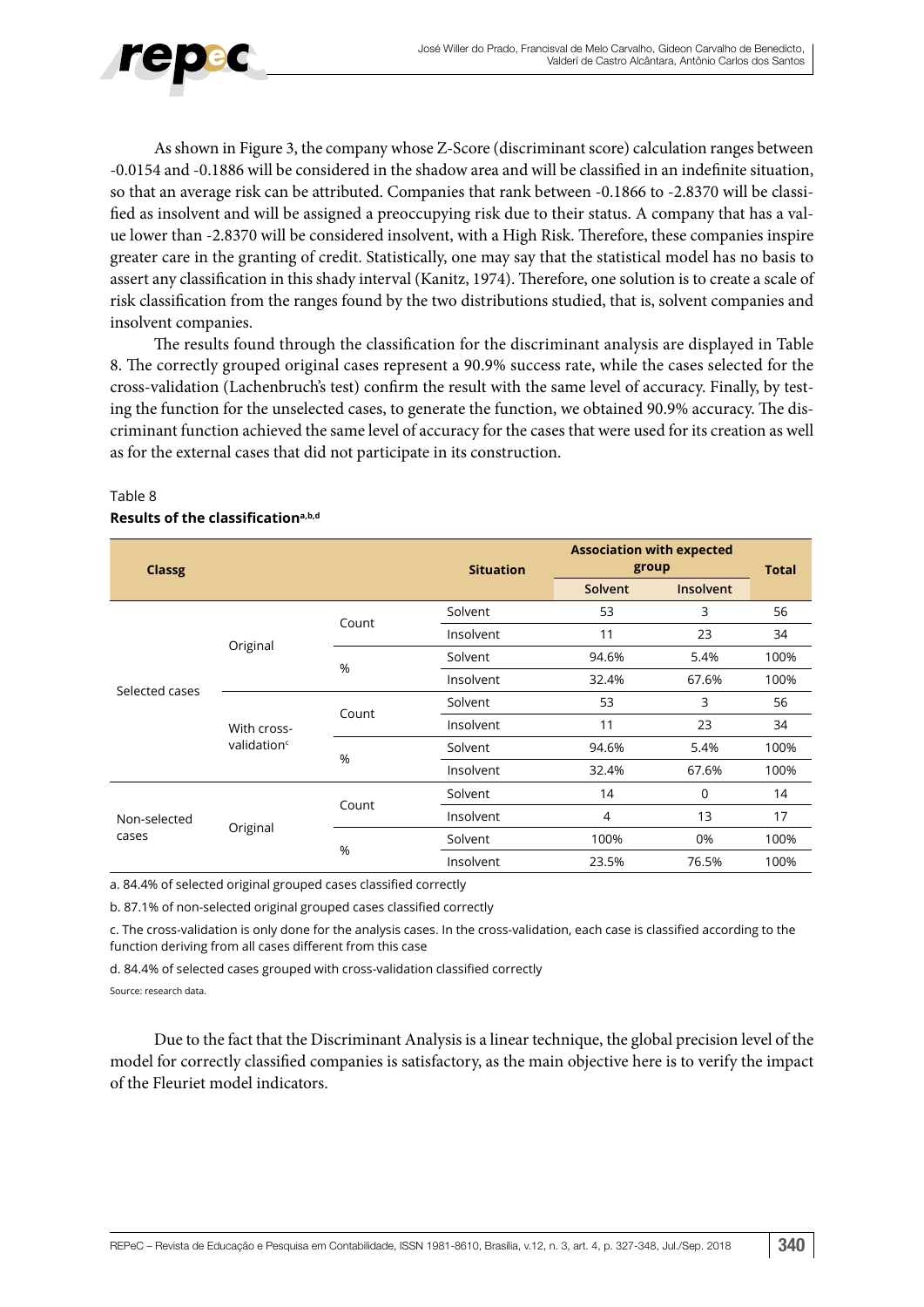

### **4.1 Working Capital over Assets (X1- WC / TA)**

The indicator Working Capital over Assets was representative for the Discriminant Analysis model. The sample presented positive coefficients for the solvent companies (0.166) and negative coefficients for the insolvent companies (-0.302), with a total average of -0.031 (Table 9). The Discriminant Analysis presented a positive sign (**+**) for the coefficient, which indicates that, within the discriminant function, the higher the coefficient of the working capital indicator, the greater the probability of the company being solvent.

#### Table 9

### **Summary of results for the indicator Working Capital over Assets (X1- WC / TA)**

| <b>Comparison</b>                                                  | <b>Descriptive Statistics</b> |     |          |  |
|--------------------------------------------------------------------|-------------------------------|-----|----------|--|
| Literature: The higher the better, Melo and Coutinho (2007).       | Situation                     | N   | Mean     |  |
|                                                                    | Insolvent                     | 51  | -0.302   |  |
|                                                                    | Solvent                       | 70  | 0.166    |  |
| $DA = (X1)(+)$ sign of the indicator, the higher the more solvent. | Total                         | 121 | $-0.031$ |  |

Source: elaborated by the authors.

As Olinquevitch and Santi Filho (2009: 85) argue, "in analytical terms, the mere availability of WC is not sufficient to indicate good economic and financial health: the available own resources need to be adapted to the needs." From the perspective of solvency analysis, however, experts expect high WC as a positive indicator for the firm. Being a source of long-term resources, the WC, when sufficiently high, i.e. higher than the Working Capital Requirement, brings peace of mind regarding the renewal of short-term financing terms from external sources (Melo & Coutinho, 2007).

### **4.2 Working Capital Requirement (X4-WCR / NI)**

Nascimento, Espejo, Voese and Pfitscher (2012) note that the Working Capital Requirement (WCR) can be positive or negative. For Olinquevitch and Santi Filho (2009, p.13), the positive sign of WCR indicates that Working Capital (WC) applications are higher than the sources of WC, "expressing that the company is investing resources in the business turnover" . When the WCR sign is negative, however, it indicates that WC sources are higher than applications in WC, "expressing that the company is obtaining (financing its activities with) resources from the business turnover" (Olinquevitch & Santi Filho, 2009, p.13).

Analyzing the WCR on Net Income, as can be observed in Table 10, the average of the sample of solvent companies was positive, while the average for insolvent companies was negative. This is confirmed by the Discriminant Analysis model, presenting values that indicate that, the higher the value for WCR, the greater the probability that the company will be solvent.

Table 10

#### **Summary of results for the indicator Working Capital Requirement (X4- WCR/NI)**

| <b>Comparison</b>                                                   | <b>Descriptive Statistics</b> |     |          |  |
|---------------------------------------------------------------------|-------------------------------|-----|----------|--|
|                                                                     | <b>Situation</b>              | N   | Mean     |  |
| Literature: Positive or Negative, Padoveze and Benedicto (2010).    | Insolvent                     | 51  | $-0.114$ |  |
|                                                                     | Solvent                       | 70  | 0.258    |  |
| $AD = (X3)(+)$ sign* of the indicator, the higher the more solvent. |                               | 121 | 0.101    |  |

Source: elaborated by the authors.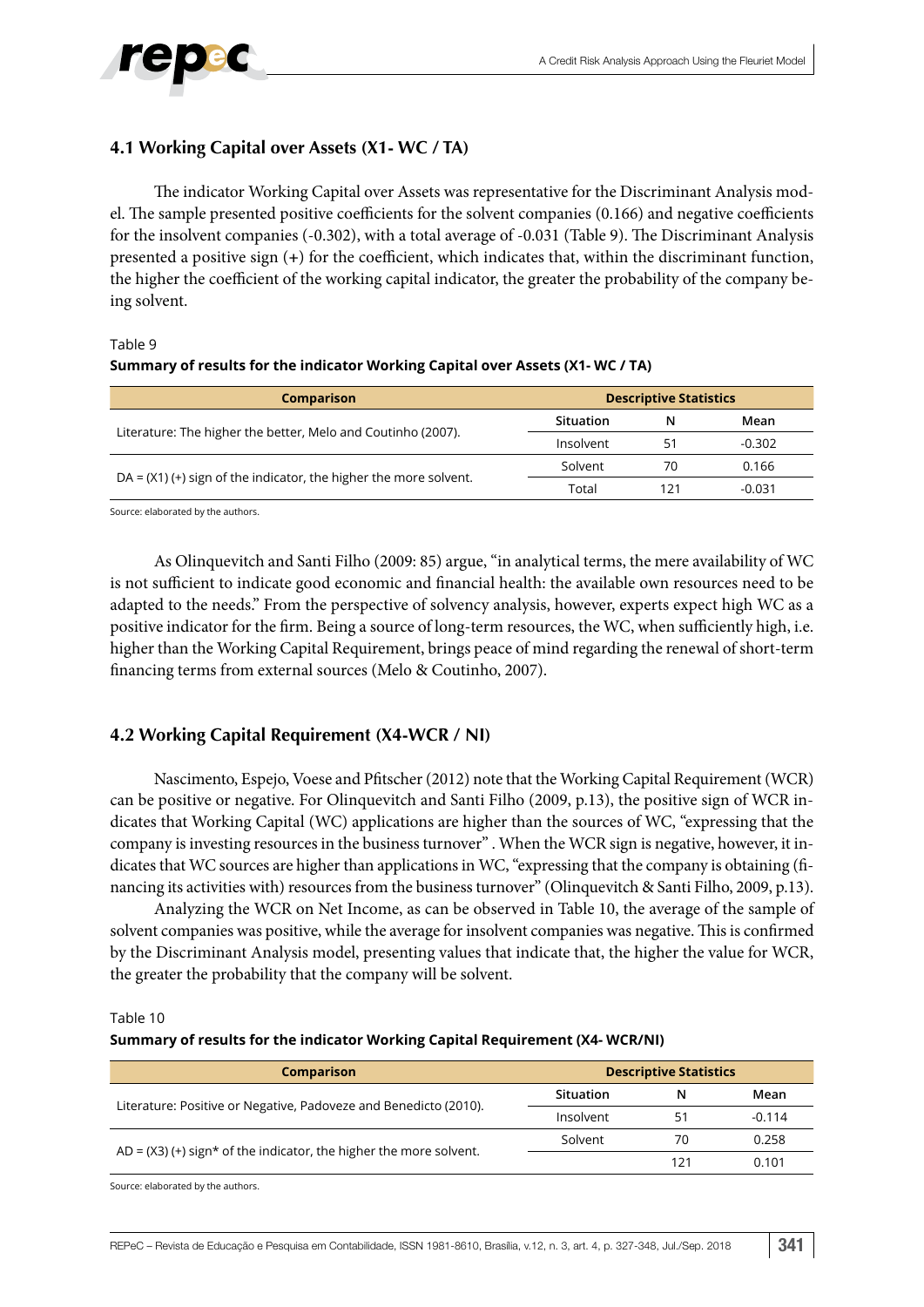

Empirically, these results differ from those presented by Minussi, Damacena and Ness Junior (2002, p. 122), who, when investigating companies in the industrial sector, found coefficients for the indicator WCR over Net Income ("NCG / Net Sales - Variable X2") with averages of 0.80 for the group of solvent companies and an average of 3.50 for insolvent companies. This contradiction has a possible explanation when we analyze the situation more closely through the company's Financial Structure Type, as will be discussed in the following topic.

### **4.3 Type of Financial Structure (X8- TFS = Balance sheet structure)**

As can be observed in Table 11, the divergent result found in relation to the work by Minussi, Damacena and Ness Junior (2002), presented in the previous topic, is due to the fact that only four of the solvent companies in the sample possess the Type 1 Financial Structure 'Excellent', that is, they have positive WC and CB positive and negative WCR, while the majority of the solvent companies presented a Type 2 Financial Structure 'Solid' (32 companies, positive WC, WCR and CB), or Type 3 'Unsatisfactory' (22 companies, positive WC and WCR and negative CB), in which the WCR is positive, which directly influences the positive average WCR for solvent companies (0.258).

On the other hand, what justifies the negative average WCR of insolvent companies (-0.114) is the fact that 27 insolvent companies, more than half of the sample, are classified under Type 5 Financial Structure 'Very bad' (24 firms, negative WC, WCR and CB) and Type 6 'High risk' (3 companies, negative WC and WCR and positive CB. In these two types of structures, companies have negative WCR (Table 11).

| <b>Type</b> | <b>WC</b>                | <b>WCR</b>               |                          | <b>Situation</b> | <b>Solvent</b><br><b>Companies</b> | <b>Insolvent</b><br><b>Companies</b> | <b>Total</b><br><b>Sample</b> |
|-------------|--------------------------|--------------------------|--------------------------|------------------|------------------------------------|--------------------------------------|-------------------------------|
|             | $+$                      | $\overline{\phantom{m}}$ | $+$                      | Excellent        | 4                                  |                                      |                               |
|             | $+$                      | $\ddot{}$                | $+$                      | Solid            | 32                                 | 3                                    | 35                            |
| Ш           | $+$                      | $^{+}$                   | $\overline{\phantom{0}}$ | Unsatisfactory   | 22                                 | 6                                    | 28                            |
| IV          | -                        | $\ddot{}$                |                          | Bad              | 11                                 | 14                                   | 25                            |
|             | $\overline{\phantom{0}}$ | $\overline{\phantom{0}}$ | $\overline{\phantom{0}}$ | Very bad         |                                    | 24                                   | 25                            |
| VI          | $\qquad \qquad$          | $\qquad \qquad$          | $+$                      | High risk        |                                    | 3                                    | 3                             |
|             |                          |                          |                          | Total            | 70                                 | 51                                   | 121                           |

### Table 11 **Clustering of companies per types of structure and financial situation**

Source: adapted from Braga (1991, p. 10); Marques and Braga (1995, p. 56); Fleuriet *et al*. (2003, p. 15)

In this sense, the results presented are in accordance with Padoveze and Benedicto (2010, p.264), who emphasize that, "in general, companies seek to perform a model of constant growth, gaining or expanding markets. Within this premise, there is always an additional requirement of working capital over time", because it represents the resource necessary for the performance of the company's operations. Fleuriet and Zeidan (2015) also point out that not planning the growth of working capital requirements can lead to severe cash flow difficulties. Olinquevitch and Santi Filho (2009, p.13) also state that:

The variable Net Working Capital Requirement (NWCR) is the main determinant of the companies' financial situation. Its value reveals the level of resources needed to keep the business spinning. Unlike the investments in permanent assets, which involve long-term decisions and slow recovery of capital, the accounts that comprise the Net Working Capital Requirement (NWCR) express short-term operations with quick effects. Changes in storage policy, credit policy and purchasing policy have immediate effects on cash flow.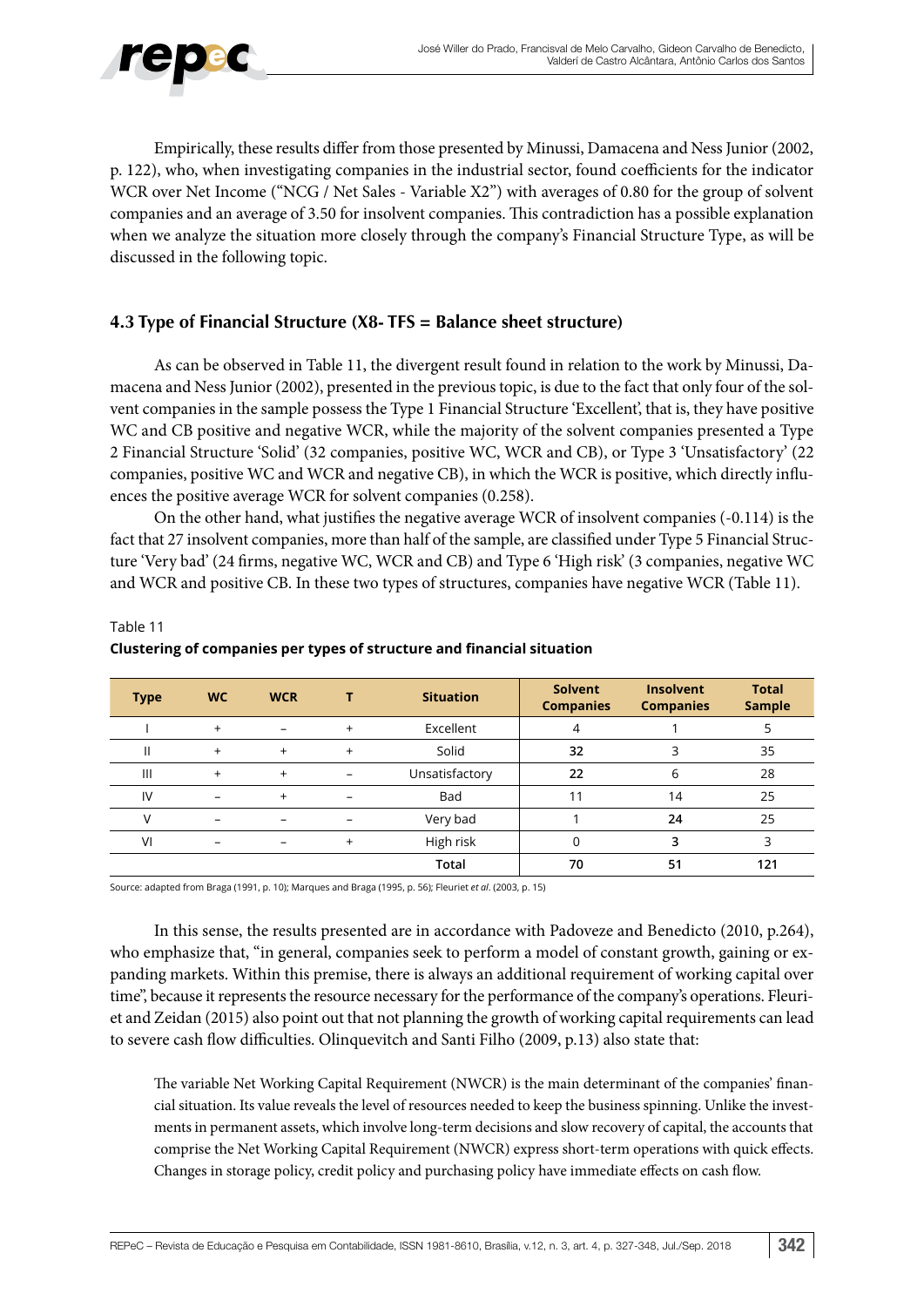

In Table 11, it is important to note that none of the solvent companies was classified under Type VI 'High Risk'. Nevertheless, the company OGX Petróleo, defined as insolvent in the sample, was classified under Type I 'Excellent', although the discriminant analysis model classified the company as insolvent. In the evaluation by type of structure only, the financial situation of OGX Petroleum would have gone by unnoticed.

As shown in Table 11, the Types of Financial Structure were proposed by Fleuriet et al. (1978) and then expanded by Braga (1991) with two more levels. The indicator used in this study represents a proxy equal to 1 for type 1, rising up to 6 for type 6, that is, companies classified as 1 are ranked under 'Excellent', while companies classified as 6 rank under 'High risk'.

Therefore, the indicator Type of Financial Structure presented a coefficient for the indicator in accordance with the literature. The values obtained by the study sample also presented the same behavior (Table 12).

#### Table 12

#### **Summary of results for the indicator X8 – Type of Financial Structure**

| <b>Comparison</b>                                                | <b>Descriptive Statistics</b> |     |       |  |
|------------------------------------------------------------------|-------------------------------|-----|-------|--|
| Literature: The smaller the better, Marques and Braga (1995).    | Situation                     | N   | Mean  |  |
|                                                                  | Insolvent                     | 51  | 4.294 |  |
| $DA = (-)$ sign of the indicator, the larger the more insolvent. | Solvent                       | 70  | 2.614 |  |
|                                                                  |                               | 121 | 3.322 |  |
|                                                                  |                               |     |       |  |

Source: elaborated by the authors.

It should be noted that, in the discriminant analysis model, the Wilks' lambda test for the indicator was the most significant, with the lowest coefficient (0.622).

### **4.4 Liquidity thermometer (X09- LT)**

Horta (2010) states that the Liquidity Thermometer confirms a financial reserve to cope with the occasional expansions of the WCR, especially for seasonal growths. In this sense, the temporary needs for investment in cash, when not covered by long-term financing, can be sustained by the limit of the existing balance (Padoveze & Benedicto, 2010).

In the sample, the Liquidity Thermometer presented negative values for insolvent companies and positive values for solvent ones. The positive value for solvent companies was confirmed by the Liquidity Thermometer, in the Discriminant Analysis model, with a positive sign, indicating that, the higher its value, the more likely that the company will have to be solvent (Table 13). This is in accordance with Padoveze and Benedicto (2010, p.262), for whom it is "by means of financial accounts (treasury accounts) that one should "calculate the company's liquidity and solvency capacity in the short term".

#### Table 13 **Summary of results for the indicator Liquidity thermometer (X09- LT)**

| <b>Comparison</b>                                                   | <b>Descriptive Statistics</b> |     |          |  |
|---------------------------------------------------------------------|-------------------------------|-----|----------|--|
| Literature: The higher the better, Fleuriet et al. (2003).          | Situation                     | N   | Mean     |  |
|                                                                     | Insolvent                     | 51  | $-5.871$ |  |
| $DA = (X9)$ (+) sign of the indicator, the higher the more solvent. | Solvent                       | 70  | 0.254    |  |
|                                                                     |                               | 121 | -2.328   |  |

Source: elaborated by the authors.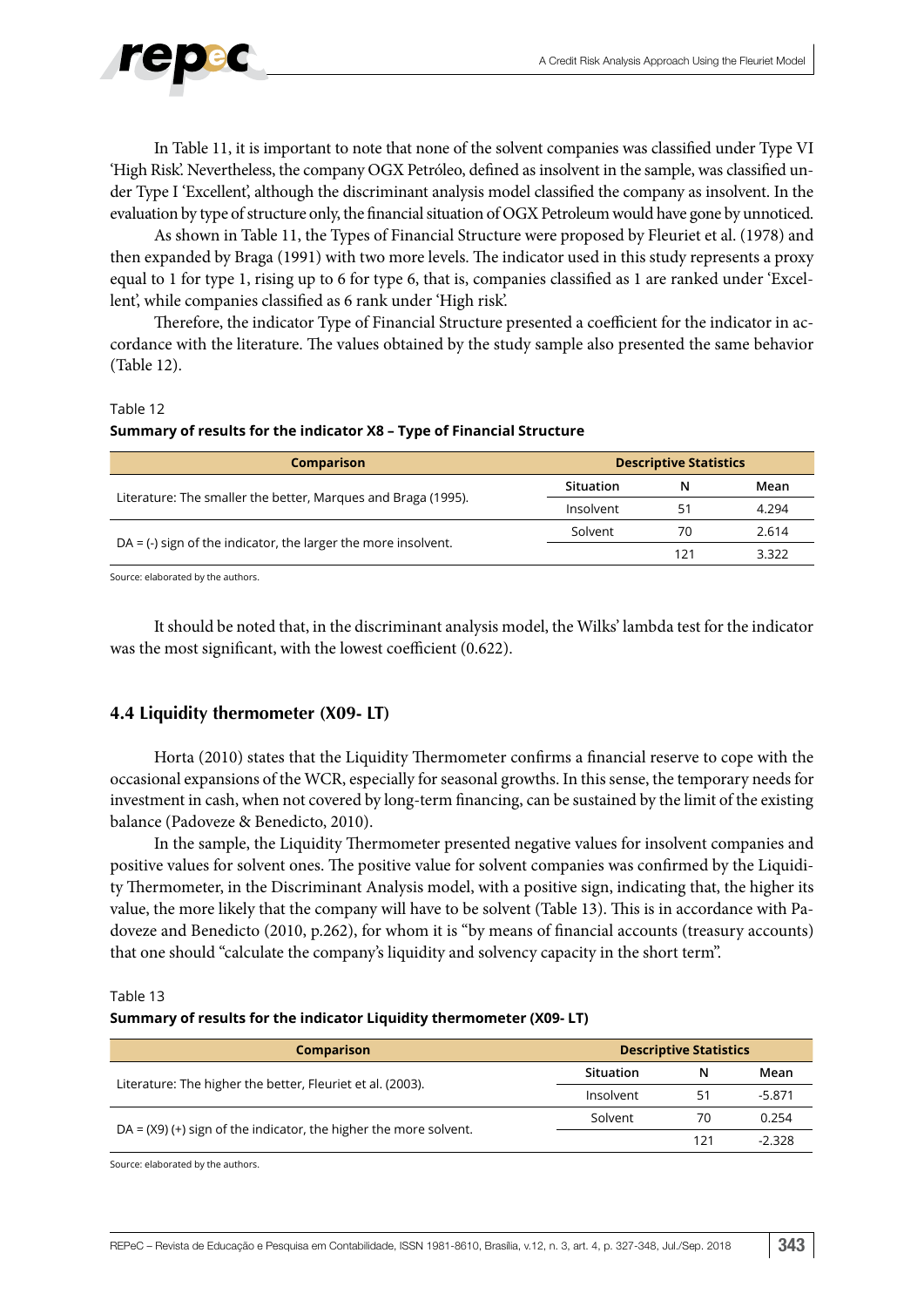

Empirically, the results found for the Liquidity Thermometer are in accordance with Horta (2010), when using the Liquidity Thermometer to evaluate several sectors: basic materials sector (solvent  $= 0.011$ ) and insolvent = -0.003); cyclical consumption goods (solvent = 0.010 and insolvent = -0.032); non-cyclical consumption goods (solvent =  $0.002$  and insolvent =  $-0.047$ ); industrial goods (solvent =  $-0.133$  and insolvent = -0.133); construction and transport (solvent = 0.004 and insolvent = -0.219); information technology and telecommunications (solvent = -0.007 and insolvent = -0.385).

### **4.5 Financial indebtedness (X13- [FL + NCFL] / TA)**

The indicator of Financial Indebtedness (X13) is presented in Brito, Assaf Neto and Corrar (2009). Even though it is not exactly one of the indicators that assess the financial situation of the company through a dynamic analysis, it was chosen because it is an indicator of structure that evaluates the degree of indebtedness of the company from a financial perspective.

As Fleuriet *et al.* (1978) argue, there are accounts that do not necessarily have a direct link with the operational cycle of the company, varying according to the conjuncture and the risk of higher or lower liquidity the company wishes to assume, presenting a 'discontinuous and erratic' movement. They are called "erratic" or "financial" and, in this sense, the use of a structure indicator that is based on this view is welcome in the model.

Table 14 presents the measures for the Financial Indebtedness indicator (X13). It is observed that insolvent companies obtained higher averages (0.627), while solvent companies showed lower averages (0.281). On the other hand, the discriminant analysis showed a negative sign, demonstrating that, the higher the value of the indicator, the greater the likelihood of insolvency.

#### Table 14

### **Summary of results for the indicator Financial indebtedness (X13- [FL + NCFL] / TA )**

| <b>Comparison</b>                                                      | <b>Descriptive Statistics</b> |     |       |
|------------------------------------------------------------------------|-------------------------------|-----|-------|
| Literature: The lower the better, Brito, Assaf Neto and Corrar (2009). | Situation                     | N   | Mean  |
|                                                                        | Insolvent                     | 51  | 0.627 |
| $AD = (X9)$ (-) sign of the indicator, the higher the more insolvent.  | Solvent                       | 70  | 0.281 |
|                                                                        | Total                         | 121 | 0.427 |

Source: elaborated by the authors.

These considerations are in agreement with the literature regarding the risk of insolvency linked to the high degree of indebtedness. The results also corroborate the results found by Brito, Assaf Neto and Corrar (2009, p. 35): "the greater the value of this indicator, the greater the likelihood of the company becoming insolvent".

### **5. Final Considerations**

The objective of this study was to construct a model capable of assessing credit risk in Brazilian publicly-traded companies, using indicators from the Fleuriet model of financial analysis. Methodologically, the research was defined as quantitative and, by nature, it is descriptive. The financial statements were collected through Economática and the BM & FBOVESPA website. The sample consisted of 121 companies, 70 of which were solvent and 51 insolvent in several sectors.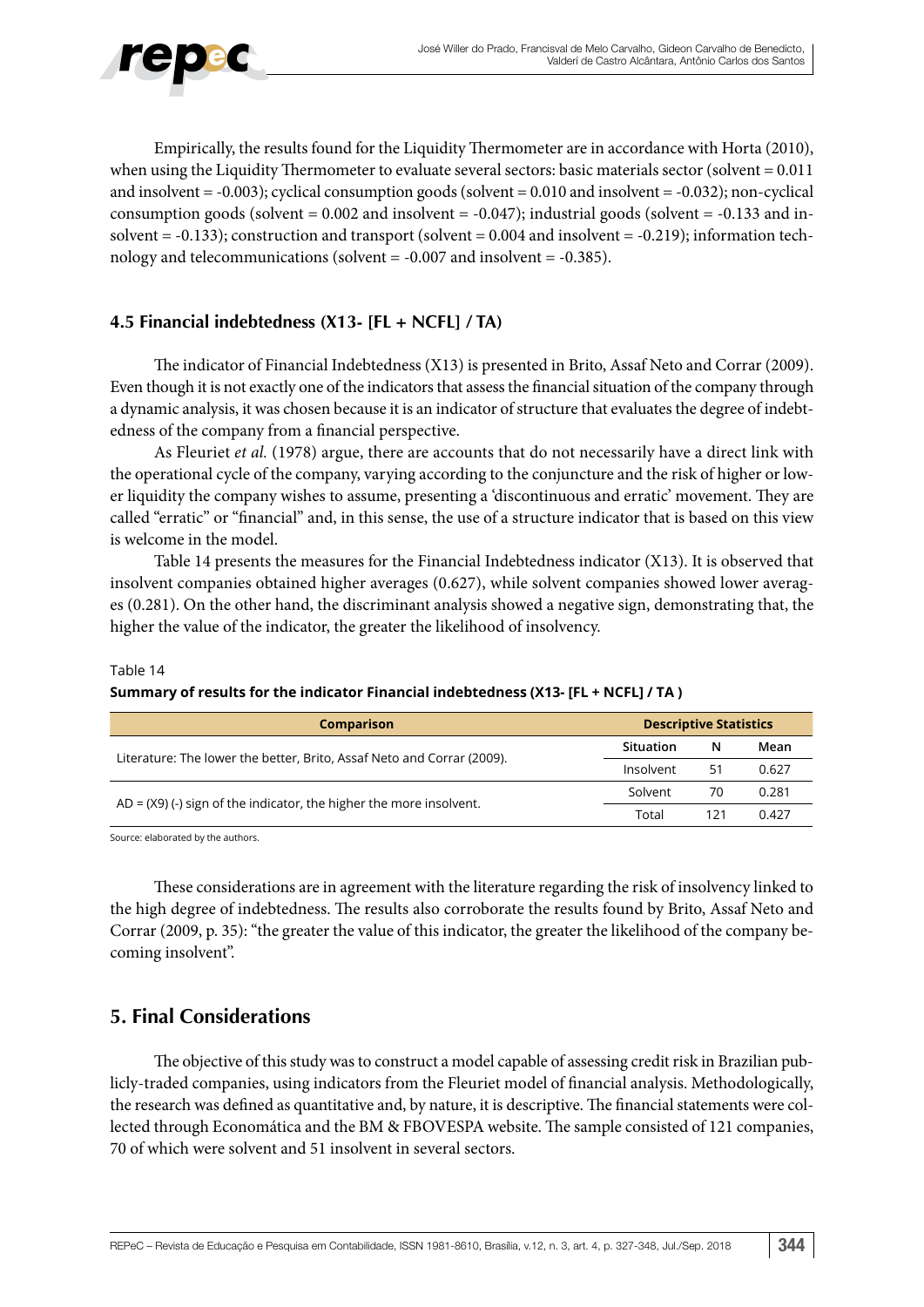

With the sample and the indicators of the study, a descriptive analysis of the data was performed, as well as a one-way Anova, which presented a satisfactory result for the proposed indicators, meaning that the indicators were significant to classify solvent and insolvent companies. Regarding the final indicators used to compose the Credit Risk model, the contribution of the method proposed by Fleuriet applied to grant credit is clearer. The indicators selected for the model were: working capital, working capital requirement, type of financial structure, liquidity thermometer, financial indebtedness.

For the indicators Type of Financial Structure, Working Capital and Working Capital Requirement, one may say that companies seek to perform a constant growth model, expanding or gaining markets, as there is always a need for additional working capital to over time. The results found for the Liquidity Thermometer demonstrate the importance of financial accounts called treasury accounts to calculate the company's liquidity and solvency capacity in the short term. Finally, financial indebtedness as a structure index contributed significantly to the model.

This study may contribute to the Brazilian literature by showing that some of the indicators of the Fleuriet model are significant to assess credit risk in Brazilian publicly-traded companies. Thus, through our study, some of the characteristics of the insolvent companies for the present sample can be elucidated. These contributions are fundamental for credit risk research and contribute to the development of the method of reclassifying the balance sheet through the Fleuriet model. Finally, in the light of the above, it is concluded that the indicators of the Fleuriet model effectively contribute to predict corporate insolvency.

### **References**

- Akkoç, S. (2012). An empirical comparison of conventional techniques, neural networks and the three stage hybrid Adaptive Neuro Fuzzy Inference System (ANFIS) model for credit scoring analysis: The case of Turkish credit card data. *European Journal of Operational Research, 222*(1), pp.168-178. doi: https://dx.doi.org/10.1016/j.ejor.2012.04.009
- Altman, E. I. (1968). Financial ratios, discriminant analysis and the prediction of corporate bankruptcy. *The journal of finance*, *23*(4), pp. 589-609. doi: https://dx.doi.org/10.1111/j.1540-6261.1968.tb00843.x
- Araújo, E. A. T., de Oliveira Costa, M. L. & de Camargos, M. A. (2013). Mapeamento da produção científica sobre o Modelo Fleuriet no Brasil. *Gestão Contemporânea*, *14*(1).
- Assaf Neto, A. (2010). *Finanças corporativas e valor* (5**ª** ed.). São Paulo: Atlas.
- Assaf Neto, A. & Silva, C. A. T. (2012). *Administração do capital de giro* (4**ª** ed.). São Paulo: Atlas.
- Beaver, W. H. (1966). Financial ratios as predictors of failure. *Journal of accounting research*, *4*(3), pp. 71- 111. doi: https://dx.doi.org/10.2307/2490171
- Braga, R. (1991). Análise avançada do capital de giro. *Caderno de estudos FIPECAFI*, *3*(3), pp. 1-34. doi: https://dx.doi.org/10.1590/S1413-92511991000100003
- Brasil (1945). *Decreto-Lei nº 7.661*, de 21 de junho de 1945. Presidência da República. Brasília, DF, Brasil.
- Brasil (1976). *Lei nº 6.404, de 15 de dezembro de 1976*. Dispõe sobre as sociedades por ações. Diário Oficial da União. Brasília, DF: Exército Brasileiro.
- Brasil (2005). *Lei nº 11.101, de 9 de fevereiro de 2005*. Regula a recuperação judicial, a extrajudicial e a falência do empresário e da sociedade empresaria. Diário Oficial da União. Brasília, DF: Exército Brasileiro.
- Brasil (2007). *Lei nº 11.638, de 28 de dezembro de 2007*. Altera e revoga dispositivos da Lei n°. 6.404, de 15 de dezembro de 1976, e da Lei n. 6.385, de 7 de dezembro de 1976, e estende às sociedades de grande porte disposições relativas à elaboração e divulgação de demonstrações financeiras. Diário Oficial da União. Brasília, DF: Exército Brasileiro.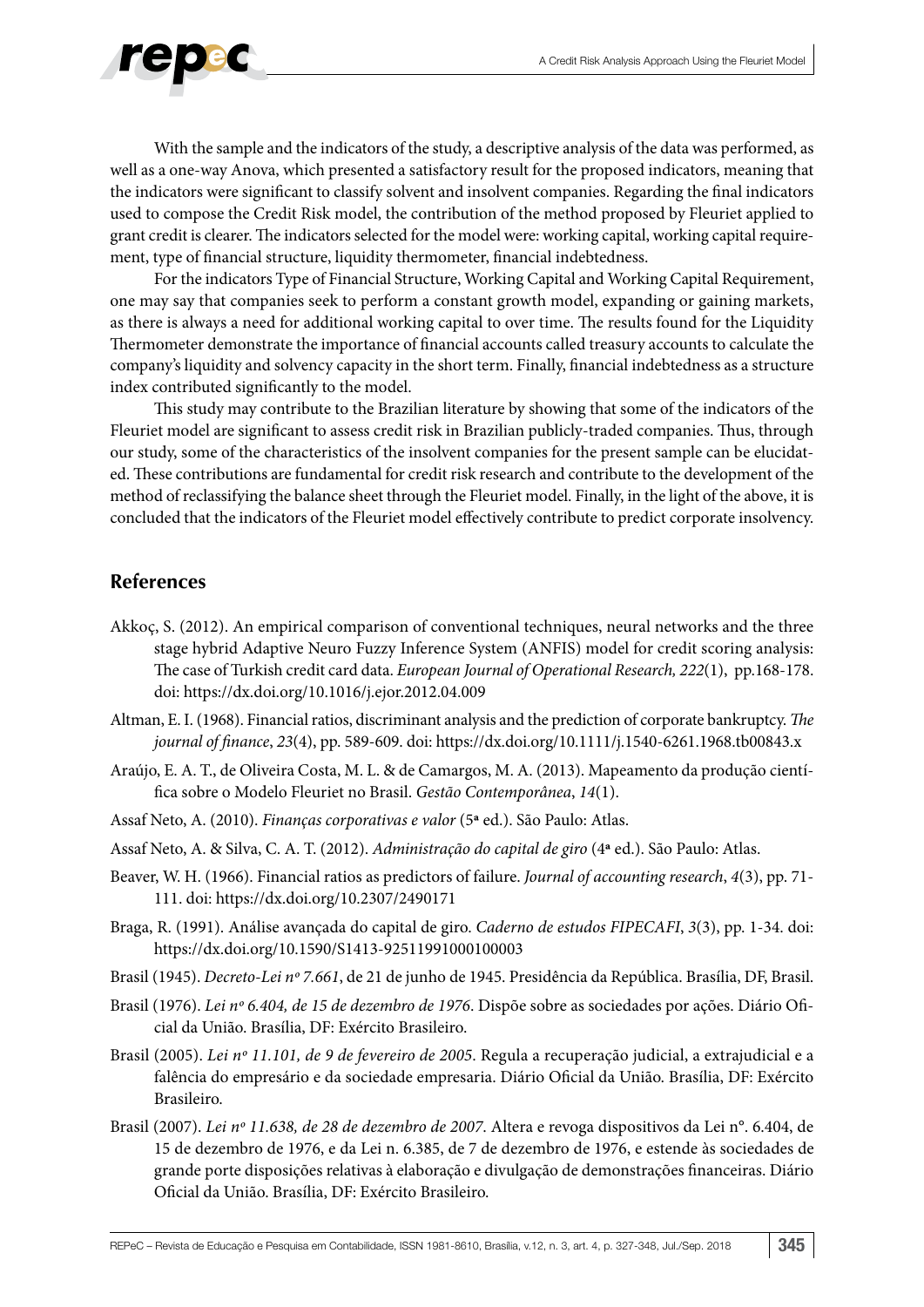

- Brasil (2009). *Lei nº 11.941, de 27 de maio de 2009*. Altera a legislação tributária federal relativa ao parcelamento ordinário de débitos tributários; concede remissão nos casos em que especifica; institui regime. Diário Oficial da União. Brasília, DF: Exército Brasileiro.
- Brasil, H. V. & Brasil, H. G. (2008). *Gestão financeira das empresas: um modelo dinâmico* (4**ª** ed.). Rio de Janeiro: Qualitymark.
- Brito, G. A. S., Assaf Neto, A. & Corrar, L. J. (2009). Sistema de classificação de risco de crédito: uma aplicação a companhias abertas no Brasil. *Revista Contabilidade & Finanças*, *20*(51), pp. 28-43. doi: https://dx.doi.org/10.1590/S1519-70772009000300003
- Carvalho, A. T. (2004). *Modelo de previsão de insolvência para empresas comerciais*. Dissertação de Mestrado, Universidade Federal de Santa Catarina, Florianópolis, SC, Brasil.
- Charnet, R. , Freire, C.A.L., Charnet, E.M.R. & Bonvino, H. (2008). *Análise de modelos de regressão linear com aplicações* (2ª ed.). Campinas: Unicamp.
- Corrar, L. J. , Paulo, E. & Dias Filho, J.M. (2014). *Análise multivariada: para os cursos de administração, ciências contábeis e economia*. São Paulo: Atlas.
- Durand, D. (1941). Risk elements in consumer installment lending. *Studies in consumer installment financing*, *8, pp.* 1-101.
- Eifert, D. S. (2003). *Análise quantitativa na concessão de crédito versus inadimplência: um estudo empírico*. Dissertação de mestrado, Universidade Federal do Rio Grande do Sul, Porto Alegre, RS, Brasil.
- Elizabetsky, R. (1976). *Um modelo matemático para decisão no banco comercial*. Dissertação de mestrado, Universidade de São Paulo, São Paulo, SP, Brasil.
- Field, A. (2013). *Descobrindo a estatística usando o SPSS*. Porto Alegre: Artmed.
- Finlay, S. (2011). Multiple classifier architectures and their application to credit risk assessment. *European Journal of Operational Research, 210*(2), pp. 368-378. doi: https://dx.doi.org/10.1016/j. ejor.2010.09.029
- Fisher, R. A. (1936). The use of multiple measurements in taxonomic problems. *Annals of Eugenics*, *7*(2), pp. 179-188. doi: https://dx.doi.org/10.1111/j.1469-1809.1936.tb02137.x
- Fleuriet, M., Kehday, R. & Blanc, G. (1978). *A dinâmica financeira das empresas brasileiras: um método de análise, orçamento e planejamento financeiro*. Belo Horizonte: Fundação Dom Cabral.
- Fleuriet, M., Kehday, R. & Blanc, G. (2003). *O Modelo Fleuriet: a dinâmica financeira das empresas brasileiras: um método de análise, orçamento e planejamento financeiro* (3a ed.). Rio de Janeiro: Campus.
- Fleuriet, M. & Zeidan, R. (2015). *O modelo dinâmico de gestão financeira*. Riode Janeiro: Alta Books.
- Garcia, F., Gimenez, V. & Guijarro, F. (2013). Credit risk management: A multicriteria approach to assess creditworthiness. *Mathematical and Computer Modelling, 57*(7-8), 2009-2015. doi: https://dx.doi. org/10.1016/j.mcm.2012.03.005
- Garcia, F., Guijarro, F. & Moya, I. (2013). Monitoring credit risk in the social economy sector by means of a binary goal programming model. *Service Business, 7*(3), pp. 483-495. doi: https://dx.doi.org/10.1007/ s11628-012-0173-7
- Hair, J. F.,Black, W.C., Babin, B.J., Anderson, R.E. & Tatham, R.L. (2009). *Análise multivariada de dados*. 6**ª**. ed. Porto Alegre: Bookman, 2009.
- Harris, T. (2013). Quantitative credit risk assessment using support vector machines: Broad versus Narrow default definitions. *Expert Systems with Applications, 40*(11), pp. 4404-4413. doi: https://dx.doi. org/10.1016/j.eswa.2013.01.044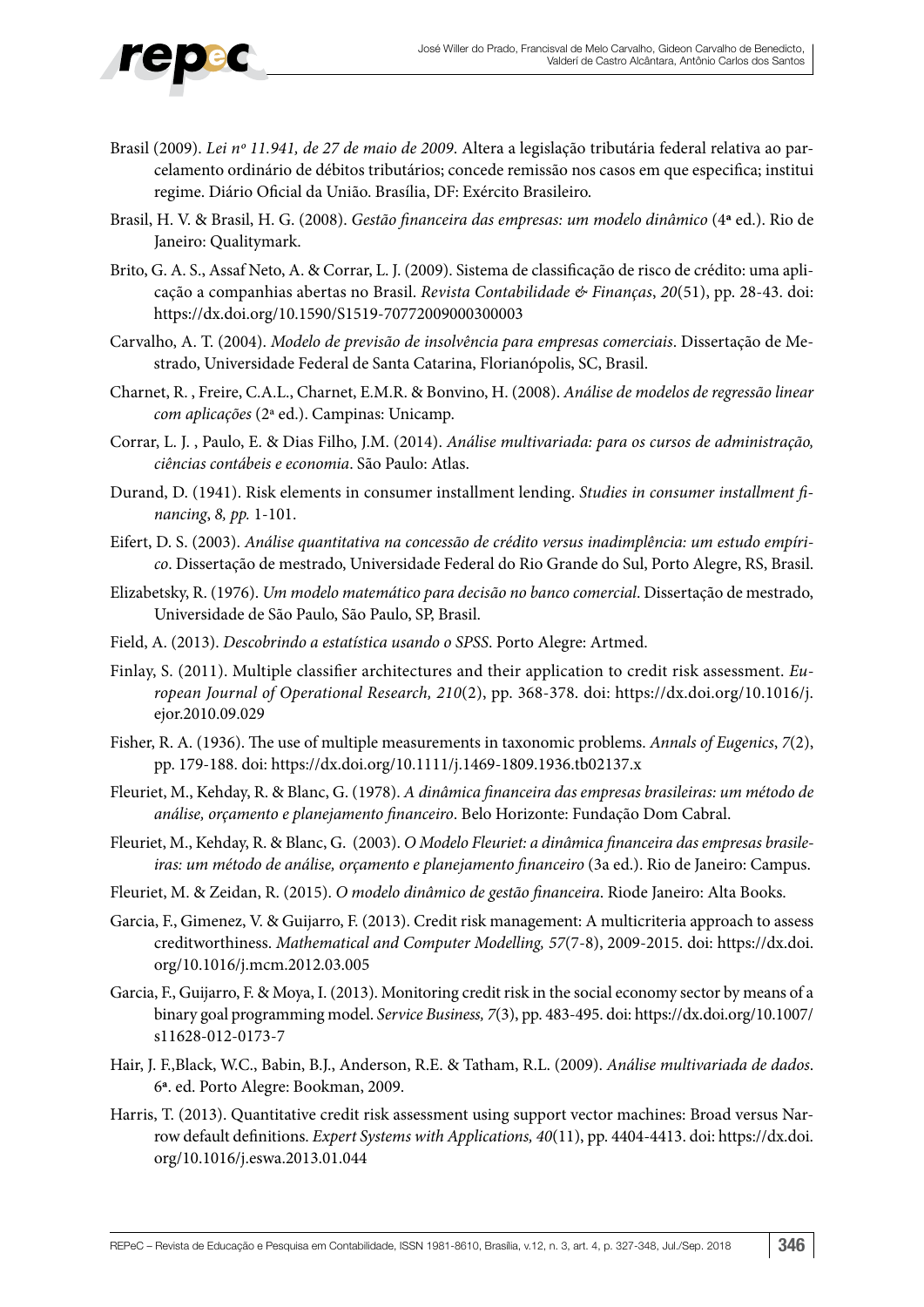- Horta, R. A. M. (2010). *Uma metodologia de mineração de dados para a previsão de insolvência de empresas brasileiras de capital aberto*. Tese de doutorado, Universidade Federal do Rio de Janeiro, Rio de Janeiro, RJ, Brasil.
- Jones, G. D. C. & Jacinto, A. C. O. (2013). Management analysis of working capital investments by fleuriet model in an agribusiness: A case study. *Revista em Agronegocio e Meio Ambiente*, *6*(1), pp. 9-30.
- Kanitz, S. C. (1974). Como prever falências de empresas. *Revista Negócios em Exame*, pp. 95-102.
- Kanitz, S. C. (1978). Como prever falências. São Paulo: McGraw-Hill do Brasil.
- Kou, G. & Wu, W. (2014). An Analytic Hierarchy Model for Classification Algorithms Selection in Credit Risk Analysis. *Mathematical Problems in Engineering*, *2014*(2014), pp. 1-7. doi: https://dx.doi. org/10.1155/2014/297563
- Marconi, M. A. & Lakatos, E. M. (2011). *Metodologia do trabalho científico: procedimentos básicos, pesquisa bibliográfica, projeto e relatório, publicações e trabalhos científicos* (7**ª** ed.) São Paulo: Atlas.
- Marques, J. A. V. C., & Braga, R. (1995). Análise dinâmica do capital de giro: o Modelo Fleuriet. *Revista de Administração de Empresas*, *35*(3), pp. 49-63. doi: https://dx.doi.org/10.1590/S0034- 75901995000300007
- Martins, M. S. (2003). *A previsão de insolvência pelo modelo de Cox*: uma contribuição para a análise de companhias abertas brasileiras. Dissertação de mestrado, Universidade Federal do Rio Grande do Sul, Porto Alegre, RS, Brasil.
- Matias, A. B. (1978). *Contribuição às técnicas de análise financeira: um modelo de concessão de crédito*. Dissertação de mestrado, Universidade de São Paulo, São Paulo, SP, Brasil.
- Melo, A. C. & Coutinho, E. S. (2007). O modelo Fleuriet como indicador conjunto de solvência e rentabilidade. *Anais do EnANPAD*, Rio de Janeiro, RJ, Brasil, 31.
- Minussi, J. A., Damacena, C. & Ness Jr., W. L. (2002). Um Modelo de Previsão de Solvência Utilizando Regressão Logística. *Revista de Administração Contemporânea*, *6*(3), pp. 10-128. doi: https://dx.doi. org/10.1590/S1415-65552002000300007
- Nascimento, C., Espejo, M. M. D. S. B., Voese, S. B. & Pfitscher, E. D. (2012).Tipologia de Fleuriet e a crise financeira de 2008. *Revista Universo Contábil*, *8*(4), pp. 40-59. doi: https://dx.doi.org/10.4270/ ruc.2012430
- Olinquevitch, J. L. & Santi Filho, A. (2009). *Análise de balanços para controle gerencial: demonstrativos contábeis exclusivos do fluxo de tesouraria* (5**ª** ed.) São Paulo: Atlas.
- Oreski, S. & Oreski, G. (2014). Genetic algorithm-based heuristic for feature selection in credit risk assessment. *Expert Systems with Applications*, *41*(4), pp. 2052–2064. doi: https://dx.doi.org/10.1016/j. eswa.2013.09.004
- Padoveze, C. L. & Benedicto, G. C. (2010). *Análise das demonstrações financeiras* (3**ª** ed.). São Paulo: Cengage Learning.
- Pereira, J. M., Domínguez, M. Á. C. & Ocejo, J. L. S. (2007). Modelos de previsão do fracasso empresarial: aspectos a considerar. *Tékhne-Revista de Estudos Politécnicos*, *7*, pp. 111-148.
- Prado, J. W., Alcântara, V.C., Carvalho, F.M., Vieira, K.C., Machado, L.K.C. & Tonelli, D.F. (2016). Multivariate analysis of credit risk and bankruptcy research data: a bibliometric study involving different knowledge fields (1968–2014). *Scientometrics*. doi: https://dx.doi.org/10.1007/s11192-015-1829-6
- Rasoto, A., Ishikawa, G., Rasoto, V.I., Stankowitz, R.F., Pietrovski, E.F. & Carvalho, H.A. (2016). *Business competitiveness: Model of computerized financial planning*. In *IAMOT 2016 - 25th International Association for Management of Technology Conference, Proceedings: Technology - Future Thinking,* pp. 1191-1203.